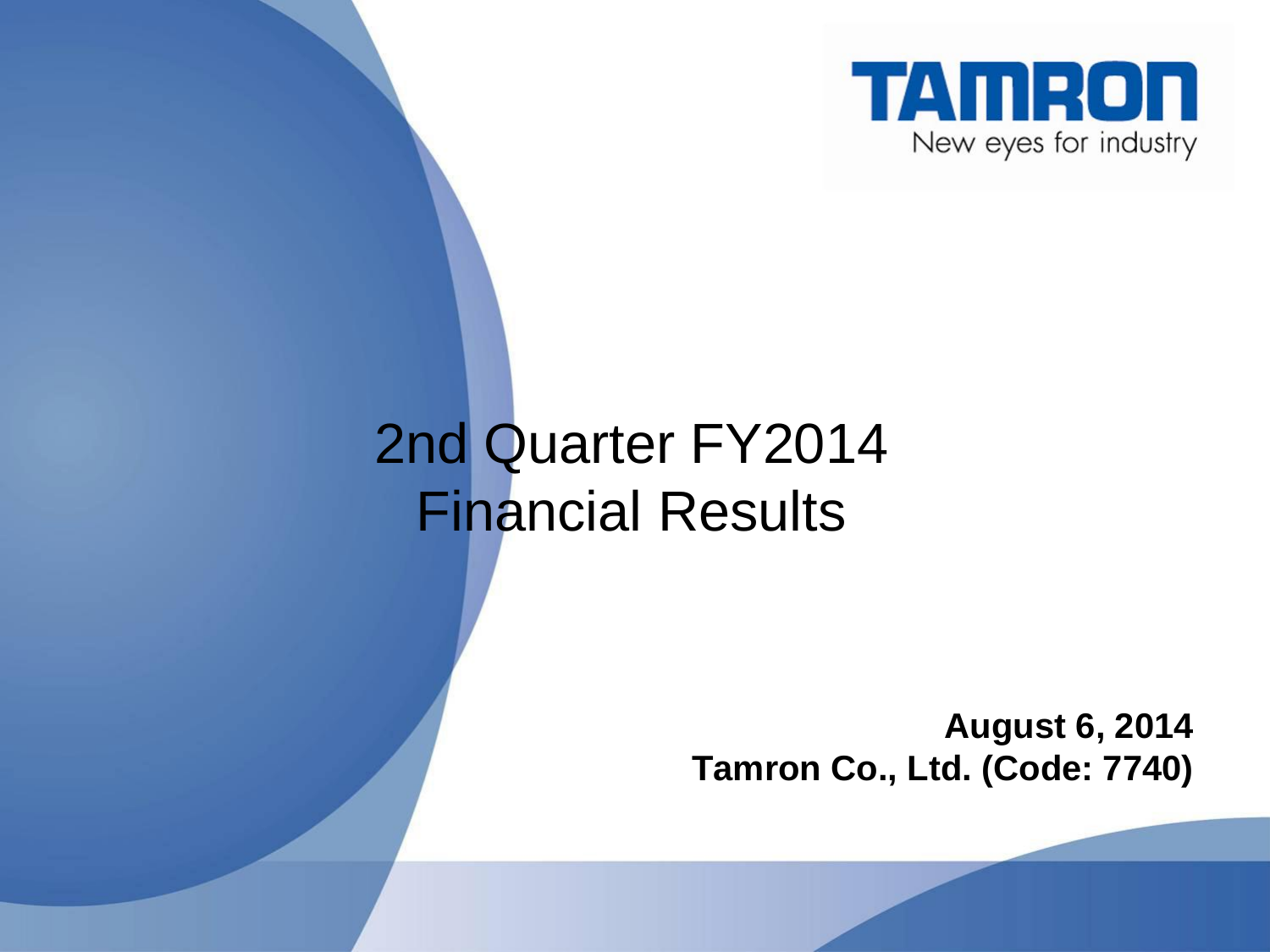#### **Contents**



#### Ⅰ**.2nd Quarter FY2014 Financial Results**

| 1. Business Briefing                    | P.4  |
|-----------------------------------------|------|
| 2. 1st Half FY2014 Summary              | P.5  |
| 3. FY2014 Quarterly Financial Results   | P.6  |
| 4. 1st Half FY2014 Financial Results    | P.7  |
| 5. Contributing Factors for Performance | P.8  |
| 6. 1st Half FY2014 Results by Segment   | P.9  |
| 7. FY2014 Quarterly Results by Segment  | P.10 |

#### Ⅱ**.FY2014 Financial Forecast**

| P.12 |
|------|
| P.13 |
| P.14 |
|      |
| P.15 |
| P.16 |
| P.17 |
|      |

#### Ⅲ**.Financial Situation**

| 1. Financial Summary                        | P.19 |
|---------------------------------------------|------|
| 2. Capital Investment / Depreciation        | P.20 |
| 3. Research & Development                   | P.21 |
| 4. Inventories / Liabilities with Interests | P.22 |
| 5. Cash Flow Statement                      | P.23 |
| 6. Outlook for Cash Dividends               | P.24 |
| <b>7. Referential Data</b>                  |      |
| 1) Key Performance Index                    | P.25 |
| 2) Impact of Currency Rate Fluctuations     | P 26 |
|                                             |      |

#### Ⅳ**.Mid-Term Strategy**

| 1. Corporate Tagline                    | P.28 |
|-----------------------------------------|------|
| 2. Mid-Term Management Goals for FY2016 | P.28 |
| 3. Strategy Towards FY2016 by Segment   |      |
| 1) Photographic Products                | P.29 |
| 2) Optical Components                   | P.30 |
| 3) Commercial / Industrial-use Optics   | P.31 |
| <b>4. Enhanced Production System</b>    | P.32 |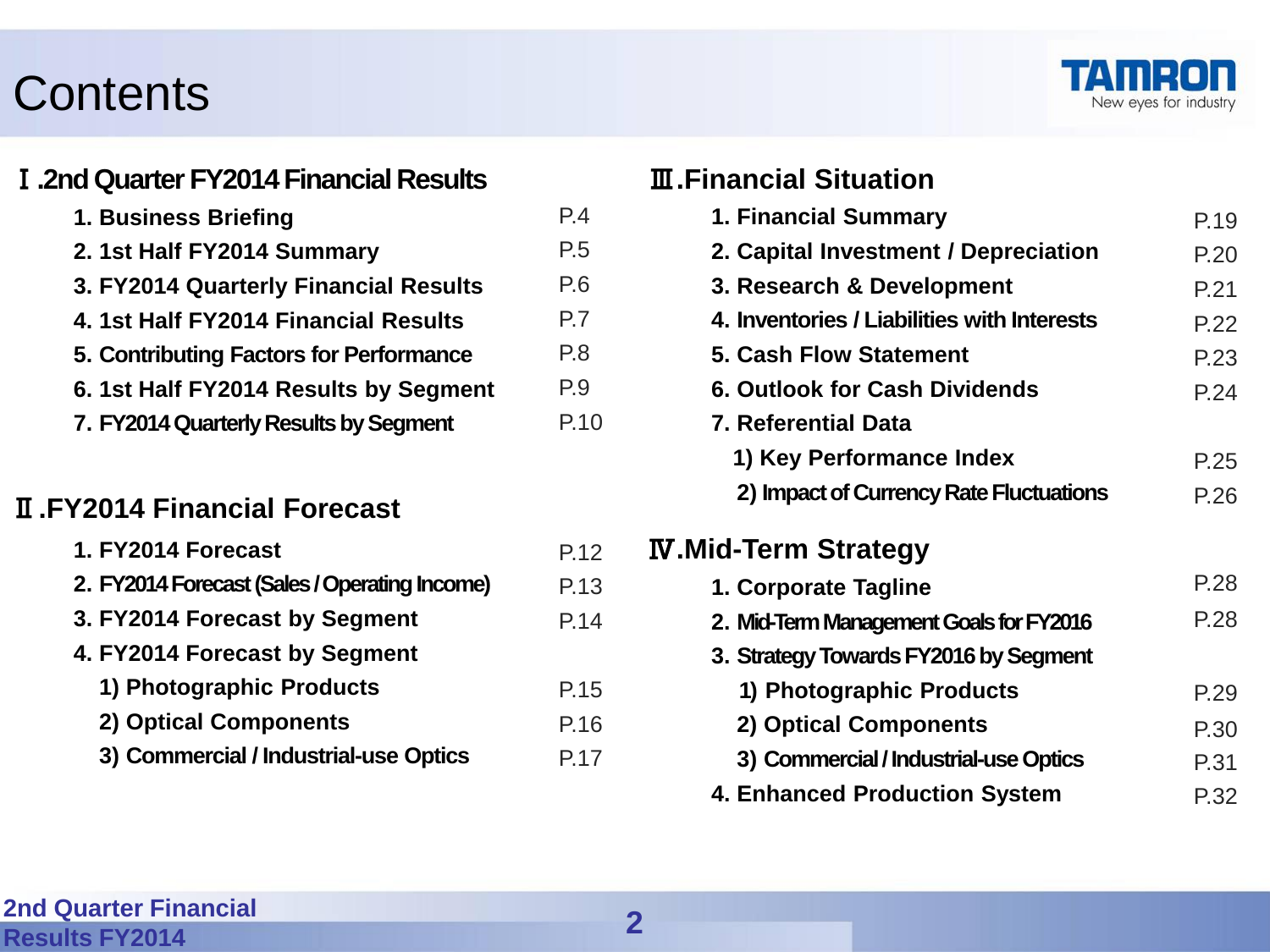

## Ⅰ.2nd Quarter FY2014 Financial Results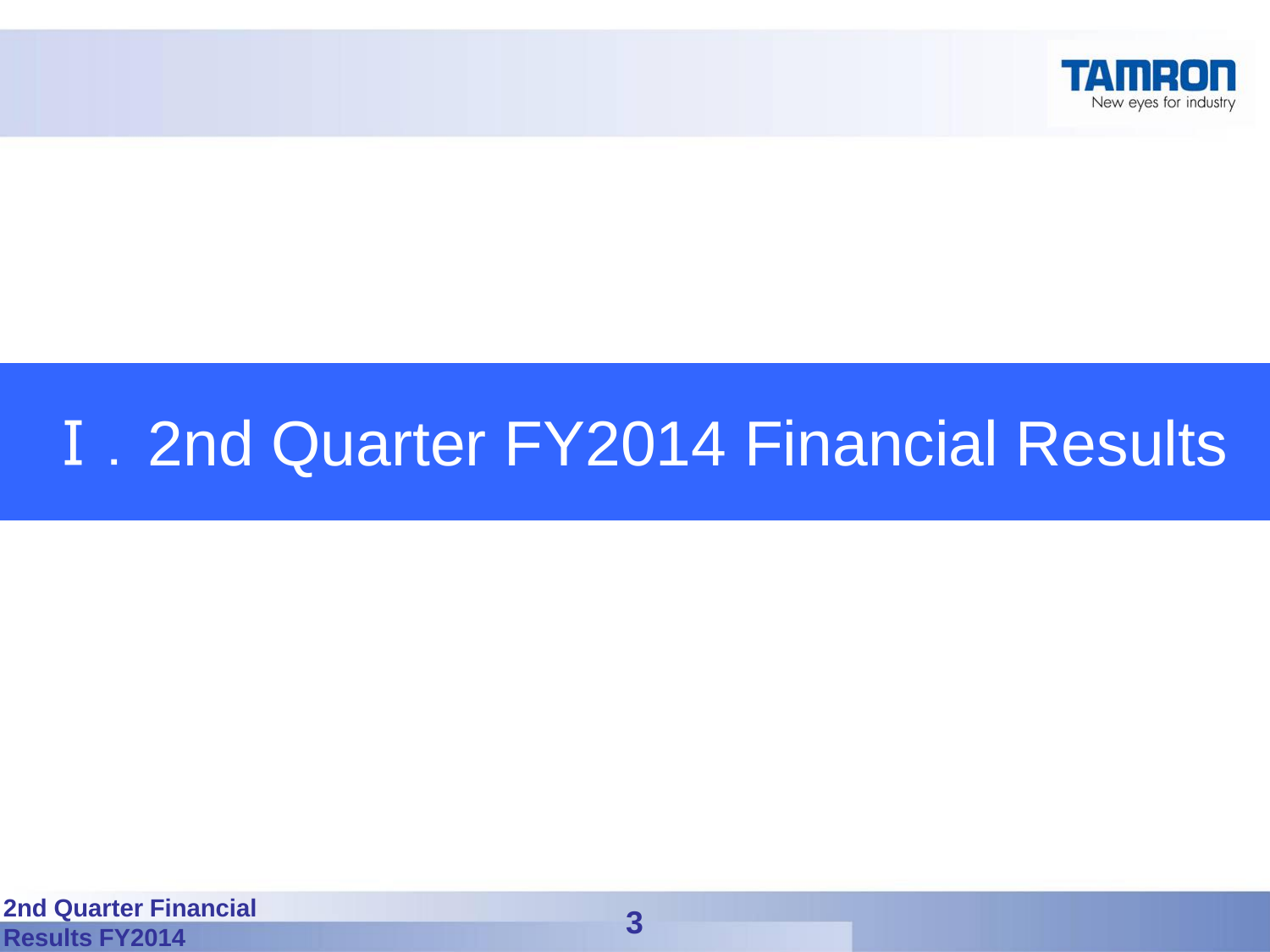## Ⅰ-1. Business Briefing



#### **2nd Quarter Financial**  Net sales ¥32,770 million Photographic **Products** ¥23,090 million **Optical Components** ¥3,518 million Commercial / Industrial-use Optics ¥6,161 million Net sales by business segment (1st Half FY2014) Total subsidiaries overseas : 9 Domestic offices: 4 / Sales offices: 7 **❖ ISO9001, ISO14001 certified**  ISO/TS16949 certified Net sales: ¥32,770 million(1st Half FY2014)  $\cdot$  Number of employees: 2,574 (As of June 30, 2014) Total assets: ¥63,880 million(As of June 30, 2014) Company Profile ❖ Photographic Products Interchangeable lenses for cameras (SLR / MILC) ❖ Optical Components Camcorder lenses Digital still camera lenses Lenses for long wavelength infrared cameras Optical devices Commercial / Industrial-use Optics Surveillance camera lenses Surveillance camera Automotive camera lenses Test plates Business Segment

**Results FY2014 4**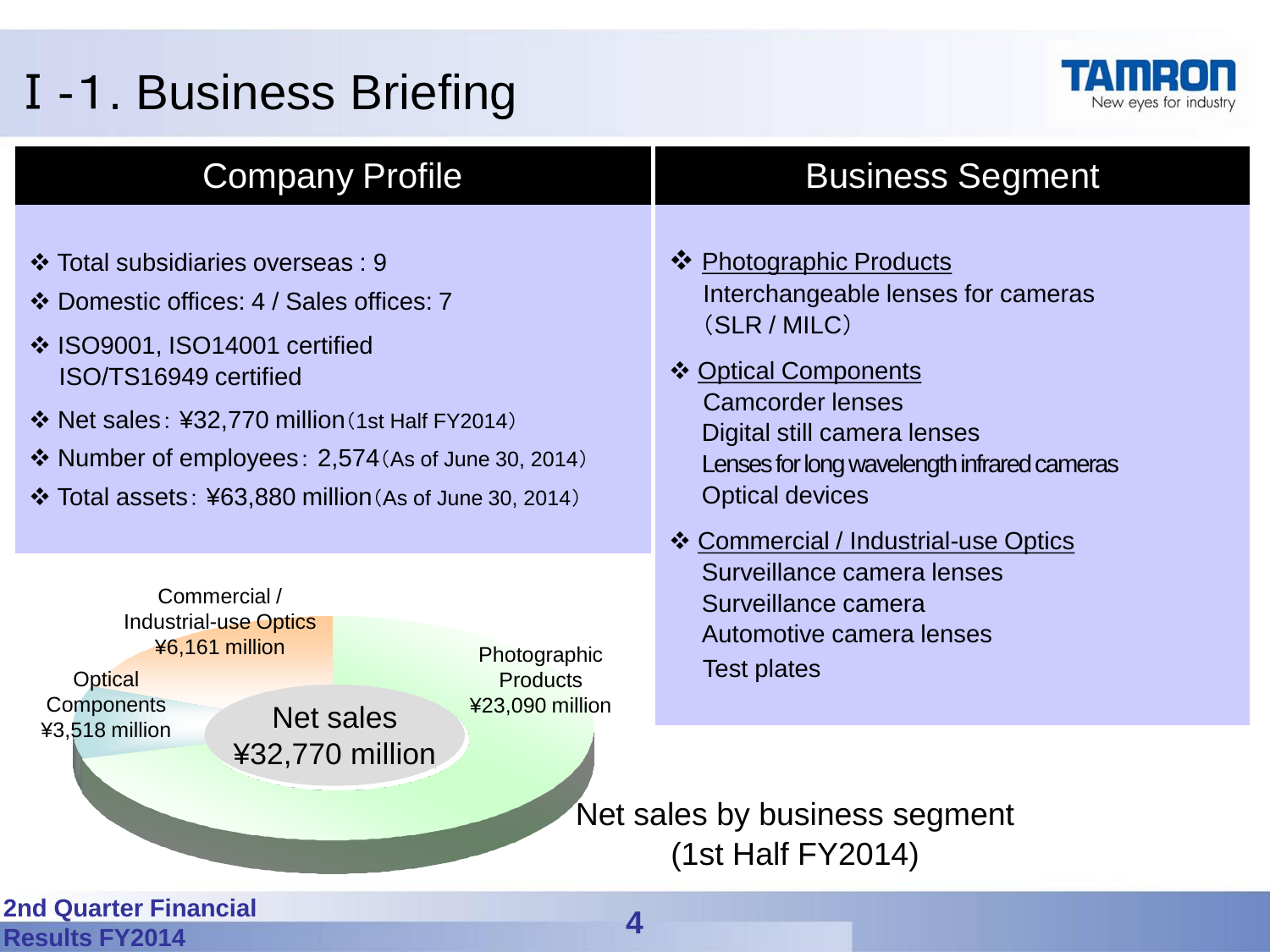## Ⅰ-2. 1st Half FY2014 Summary



#### Business Environment

- Moderate but steady improvement in global economy despite partial setbacks
- Continued baseline trend of Yen's depreciation against US dollars and Euro
- Digital Camera market segment

 Compact DSCs shrunk 39% year on year while interchangeable lens camera decreased by 16% setting off a 13% increase in mirror-less cameras

#### 1st Half FY2014 Results

- Consolidated sales and profits surpassed those of previous year as well as the forecast due partly to positive currency effects
- Launch of new lenses facilitated increases both in sales and operating profit, which rose 18%, in photographic business segment
- Commercial/industrial optics business segment posted increase in sales and profit three years in a row, marking the current result as a record high for the 1st half

#### **Topics**

- Launched 16-300mm VC PZD (Model B016), world first 18.8x high-power zoom lens
- ❖ Expanded the lens lineup for major mirror-less cameras by adding new lens models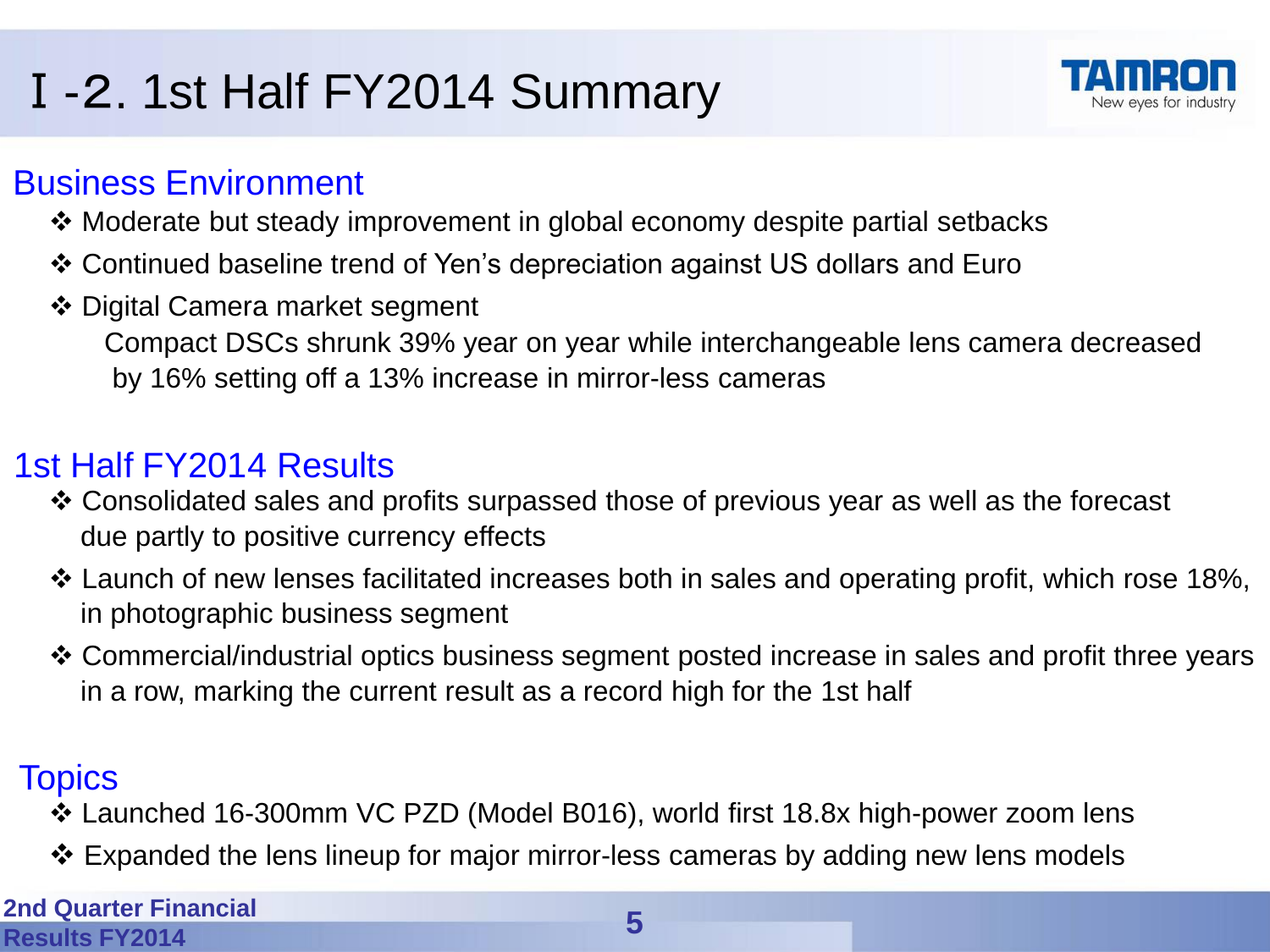## Ⅰ-3. FY2014 Quarterly Financial Results



(Millions of yen)

|                                   | 1Q<br><b>FY13</b> | 1Q<br><b>FY14</b> | <b>Change</b> | 2Q<br><b>FY13</b> | 2Q<br><b>FY14</b> | <b>Change</b> |
|-----------------------------------|-------------------|-------------------|---------------|-------------------|-------------------|---------------|
| <b>Net Sales</b>                  | 13,216            | 14,132            | $+916$        | 18,236            | 18,638            | $+401$        |
| <b>Operating</b><br><b>Income</b> | 800               | 670               | (130)         | 1,560             | 1,895             | $+334$        |
| (% Sales)                         | 6.1%              | 4.7%              | $(1.4)\%$     | 8.6%              | 10.2%             | $+1.6%$       |

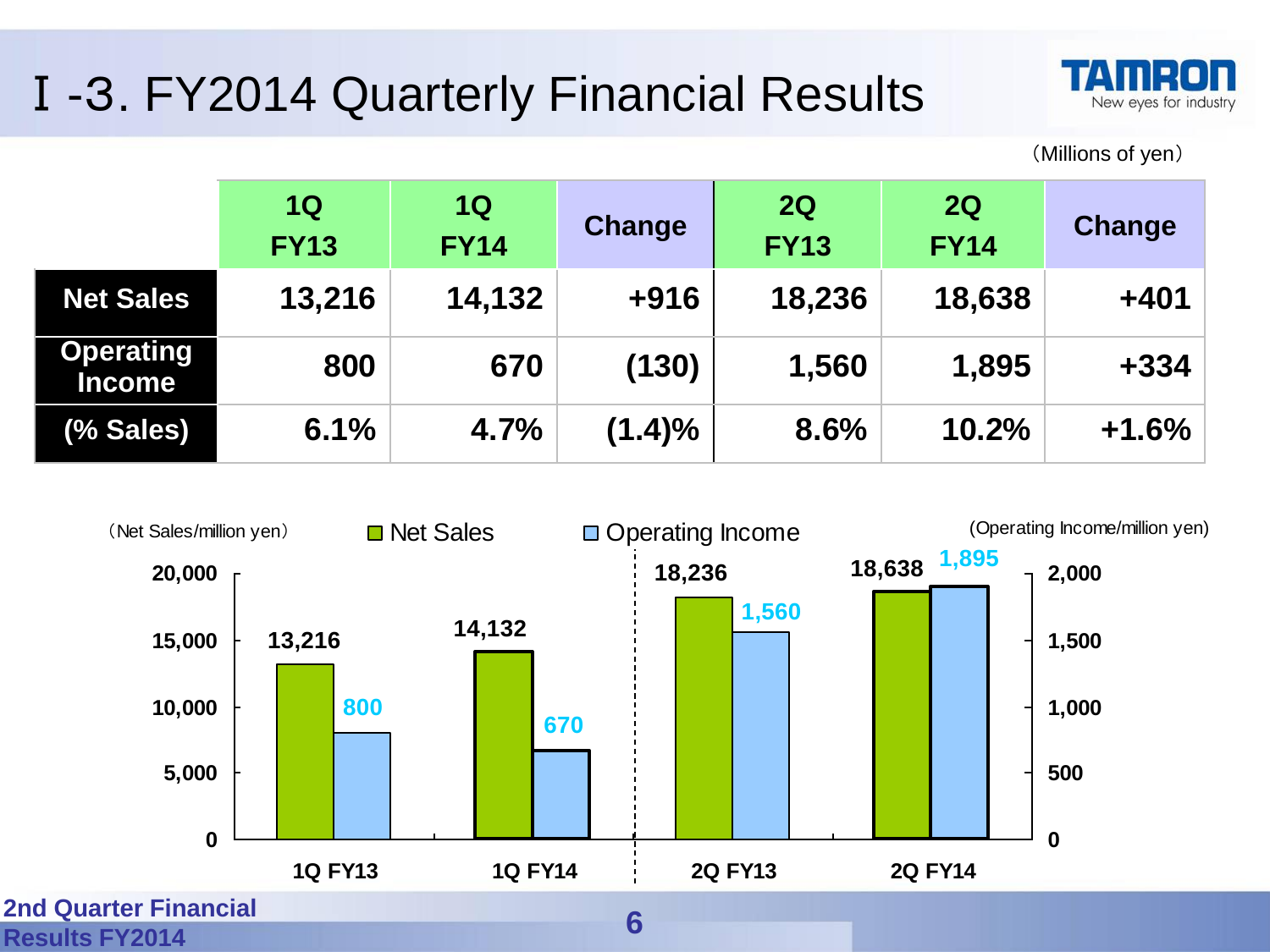

(Millions of yen)

|                                   | 1st H<br><b>FY13</b> | 1st H<br>FY14*FCT | 1st H<br><b>FY14</b> | Change<br><b>vs. 1st H FY13</b> |                | Change<br>vs. Same Period<br><b>Forecast</b> |                | <b>FX</b><br><b>Impact</b><br>vs. 1st H<br><b>FY13</b> |
|-----------------------------------|----------------------|-------------------|----------------------|---------------------------------|----------------|----------------------------------------------|----------------|--------------------------------------------------------|
| <b>Net Sales</b>                  | 31,453               | 32,500            | 32,770               | 1,317                           | 104.2%         | 270                                          | 100.8%         | $+2,100$                                               |
| <b>Operating</b><br><b>Income</b> | 2,360                | 2,400             | 2,565                | 205                             | 108.7%         | 165                                          | 106.9%         | $+500$                                                 |
| (% Sales)                         | 7.5%                 | 7.4%              | 7.8%                 | 0.3%                            | $\blacksquare$ | 0.4%                                         | $\blacksquare$ |                                                        |
| <b>Ordinary</b><br><b>Income</b>  | 2,292                | 2,300             | 2,638                | 346                             | 115.1%         | 338                                          | 114.7%         |                                                        |
| (% Sales)                         | 7.3%                 | 7.1%              | 8.1%                 | 0.8%                            | $\blacksquare$ | 1.0%                                         | ۰              |                                                        |
| <b>Net Income</b>                 | 1,615                | 1,650             | 1,820                | 205                             | 112.7%         | 170                                          | 110.4%         |                                                        |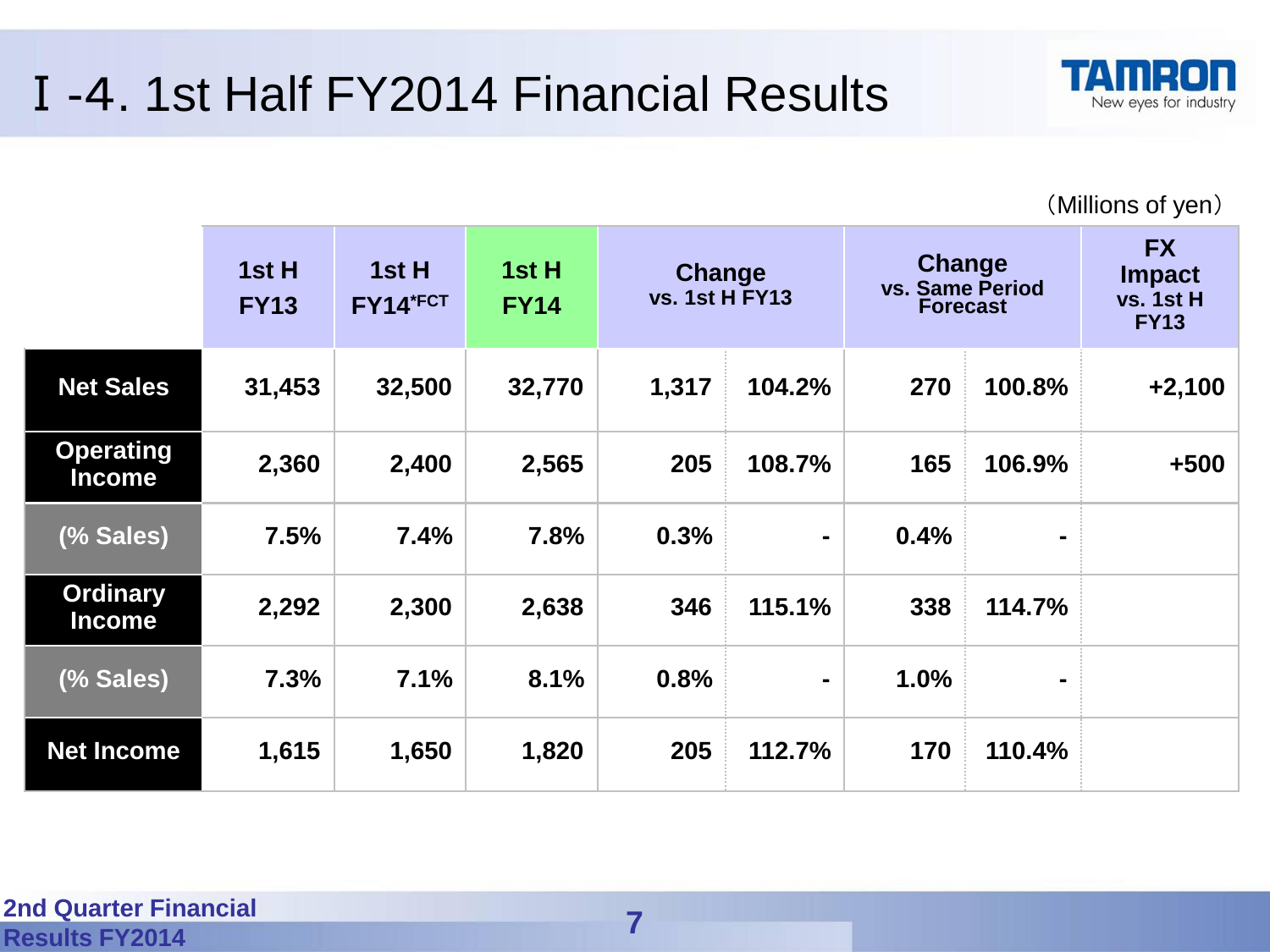#### Ⅰ-5. Contributing Factors for Performance vs. 1st H FY2013



(Millions of yen)

|                                   | 1st H<br><b>FY13</b> | 1st H<br>Change<br><b>FY14</b> |           | <b>Change Factors</b> |                                                                                            |
|-----------------------------------|----------------------|--------------------------------|-----------|-----------------------|--------------------------------------------------------------------------------------------|
|                                   | (a)                  | (b)                            | $(b)-(a)$ | (b)/(a)               |                                                                                            |
| <b>Net Sales</b>                  | 31,453               | 32,770                         | 1,317     | 104.2%                | <b>Exchange gain</b><br>$+2,100$<br><b>Sales</b><br>(800)<br>$+1,300$                      |
| <b>Operating</b><br><b>Income</b> | 2,360                | 2,565                          | 205       | 108.7%                | <b>Exchange gain</b><br>$+500$<br><b>Sales</b><br>(250)<br><b>Others</b><br>(50)<br>$+200$ |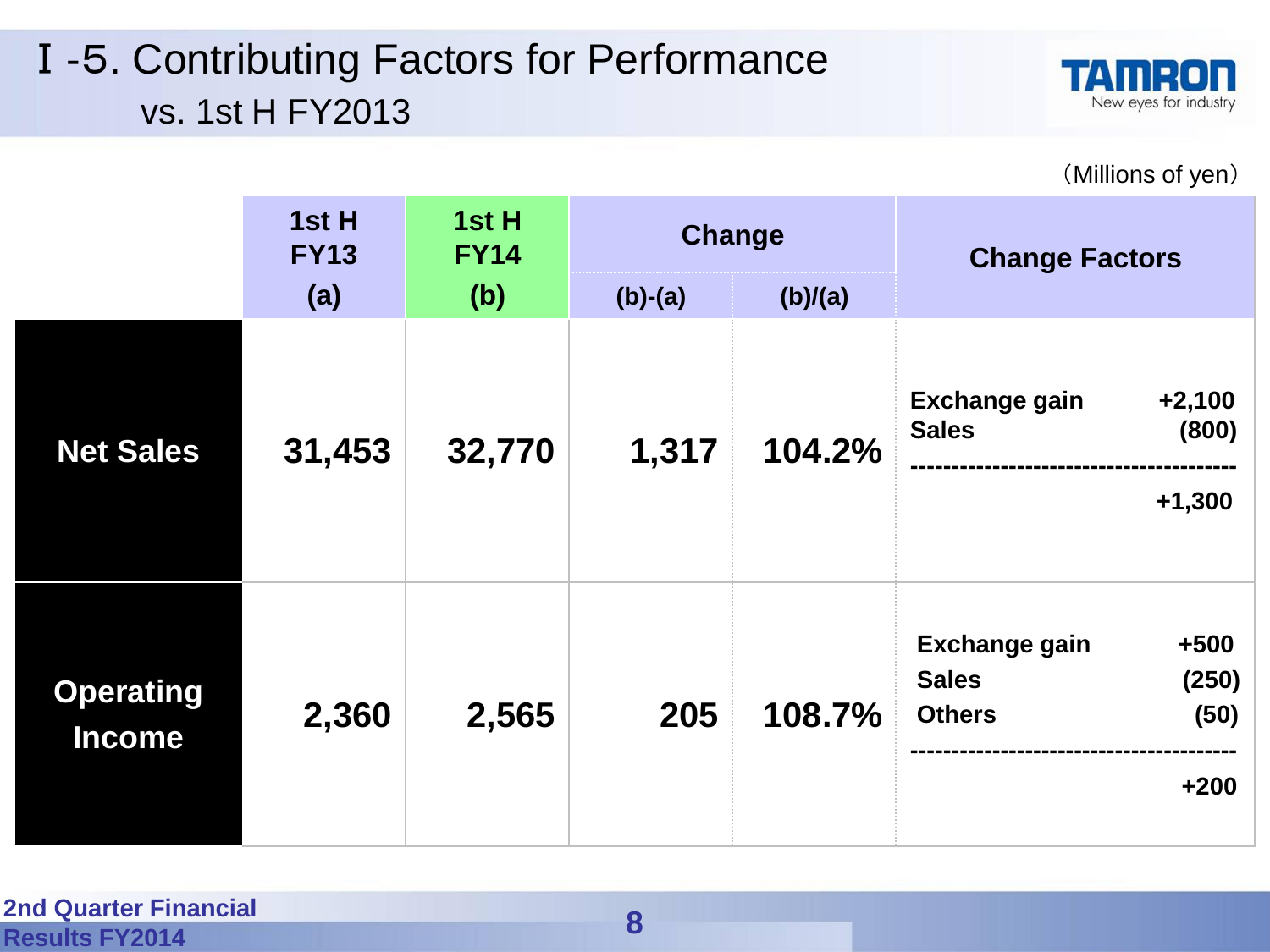## Ⅰ-6. 1st Half FY2014 Results by Segment



| (Millions of yen)                   |                                                                                                                                                                                                               |         |                              |                      |                                 |                |                                              |                |                                          |  |
|-------------------------------------|---------------------------------------------------------------------------------------------------------------------------------------------------------------------------------------------------------------|---------|------------------------------|----------------------|---------------------------------|----------------|----------------------------------------------|----------------|------------------------------------------|--|
|                                     |                                                                                                                                                                                                               |         | 1st H<br><b>FY14</b><br>*FCT | 1st H<br><b>FY14</b> | Change<br><b>vs. 1st H FY13</b> |                | Change<br>vs. Same Period<br><b>Forecast</b> |                | <b>FX</b><br>Impact<br>vs. 1st H<br>FY13 |  |
|                                     | <b>Net Sales</b>                                                                                                                                                                                              | 22,380  | 23,500                       | 23,090               | 709                             | 103.2%         | (409)                                        | 98.3%          | 1,350                                    |  |
| <b>Photographic</b>                 | <b>Operating Income</b>                                                                                                                                                                                       | 1,956   | 2,200                        | 2,311                | 355                             | 118.2%         | 111                                          | 105.1%         | 350                                      |  |
| <b>Products</b>                     | % <sub>s</sub> ales)                                                                                                                                                                                          | 8.7%    | 9.4%                         | 10.0%                | 1.3%                            | $\blacksquare$ | 0.6%                                         | $\blacksquare$ |                                          |  |
|                                     | New lens models of Tamron's own brand contributed to an increase of both sales and profit despite shrinkage of the whole market.                                                                              |         |                              |                      |                                 |                |                                              |                |                                          |  |
|                                     | <b>Net Sales</b>                                                                                                                                                                                              | 3,833   | 3,000                        | 3,518                | (314)                           | 91.8%          | 518                                          | 117.3%         | 300                                      |  |
| <b>Optical</b>                      | <b>Operating Income</b>                                                                                                                                                                                       | 613     | 100                          | 260                  | (352)                           | 42.5%          | 160                                          | 260.6%         | 50                                       |  |
| <b>Components</b>                   | % <sub>s</sub> ales)                                                                                                                                                                                          | 16.0%   | 3.3%                         | 7.4%                 | (8.6)%                          | $\blacksquare$ | 4.1%                                         | $\blacksquare$ |                                          |  |
|                                     | Sales decreased significantly having been affected by the dramatic decline of the market caused by inroads of smartphones.<br>Profit declined sharply as amount of development income decreased year on year. |         |                              |                      |                                 |                |                                              |                |                                          |  |
|                                     | <b>Net Sales</b>                                                                                                                                                                                              | 5,239   | 6,000                        | 6,161                | 922                             | 117.6%         | 161                                          | 102.7%         | 450                                      |  |
| Commercial/                         | <b>Operating Income</b>                                                                                                                                                                                       | 866     | 1,200                        | 1,147                | 281                             | 132.4%         | (52)                                         | 95.6%          | 100                                      |  |
| <b>Industrial-use</b>               | (%sales)                                                                                                                                                                                                      | 16.5%   | 20.0%                        | 18.6%                | 2.1%                            | $\blacksquare$ | (1.4)%                                       | $\blacksquare$ |                                          |  |
| <b>Optics</b>                       | Both sales and profit increased by focusing on high-added-value lens sales in expanding surveillance camera market                                                                                            |         |                              |                      |                                 |                |                                              |                |                                          |  |
| <b>Elimination and/or Corporate</b> |                                                                                                                                                                                                               | (1,075) | (1, 100)                     | (1, 153)             | (78)                            |                | (53)                                         |                |                                          |  |
| <b>Total</b>                        | <b>Net Sales</b>                                                                                                                                                                                              | 31,453  | 32,500                       | 32,770               | 1,317                           | 104.2%         | 270                                          | 100.8%         | 2,100                                    |  |
|                                     | <b>Operating Income</b>                                                                                                                                                                                       | 2,360   | 2,400                        | 2,565                | 205                             | 108.7%         | 165                                          | 106.9%         | 500                                      |  |
|                                     |                                                                                                                                                                                                               |         |                              |                      |                                 |                |                                              |                |                                          |  |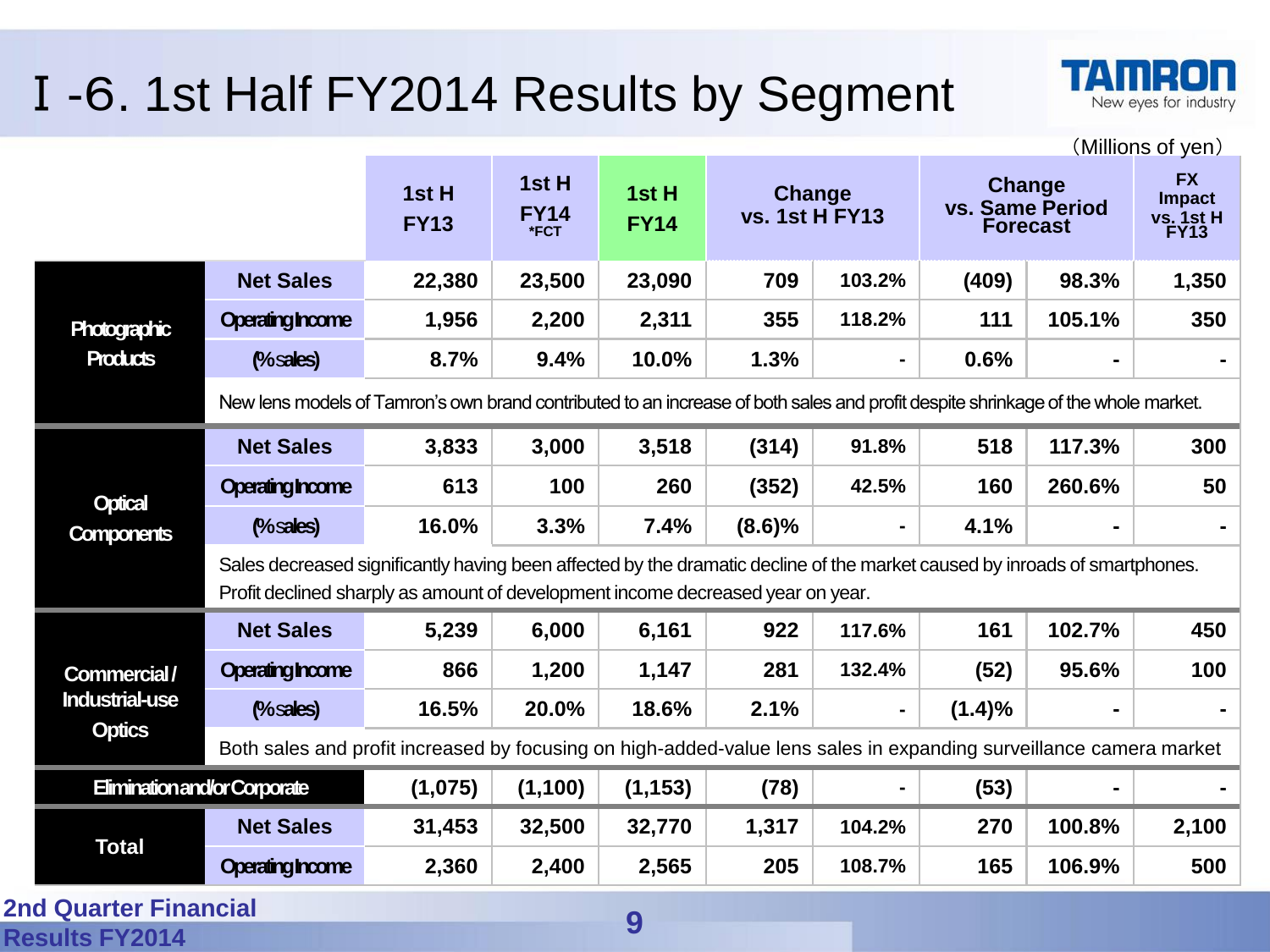## Ⅰ-7. FY2014 Quarterly Results by Segment



(Millions of yen)

|                                        |                         | 1Q<br><b>FY14</b> | 2Q<br><b>FY14</b> | 1st H<br><b>FY14</b> |
|----------------------------------------|-------------------------|-------------------|-------------------|----------------------|
|                                        | <b>Net Sales</b>        | 9,387             | 13,702            | 23,090               |
| <b>Photographic</b><br><b>Products</b> | <b>Operating Income</b> | 619               | 1,692             | 2,311                |
|                                        | $%$ Sales $)$           | 6.6%              | 12.3%             | 10.0%                |
|                                        | <b>Net Sales</b>        | 1,590             | 1,928             | 3,518                |
| <b>Optical</b><br><b>Components</b>    | <b>Operating Income</b> | 23                | 237               | 260                  |
|                                        | $%$ Sales $)$           | 1.5%              | 12.3%             | 7.4%                 |
| Commercial/                            | <b>Net Sales</b>        | 3,154             | 3,007             | 6,161                |
| <b>Industrial-use</b>                  | <b>Operating Income</b> | 668               | 478               | 1,147                |
| <b>Optics</b>                          | $%$ Sales $)$           | 21.2%             | 15.9%             | 18.6%                |
| <b>Eliminations and/or corporate</b>   |                         | (641)             | (512)             | (1, 153)             |
|                                        | <b>Net Sales</b>        | 14,132            | 18,638            | 32,770               |
| <b>Total</b>                           | <b>Operating Income</b> | 670               | 1,895             | 2,565                |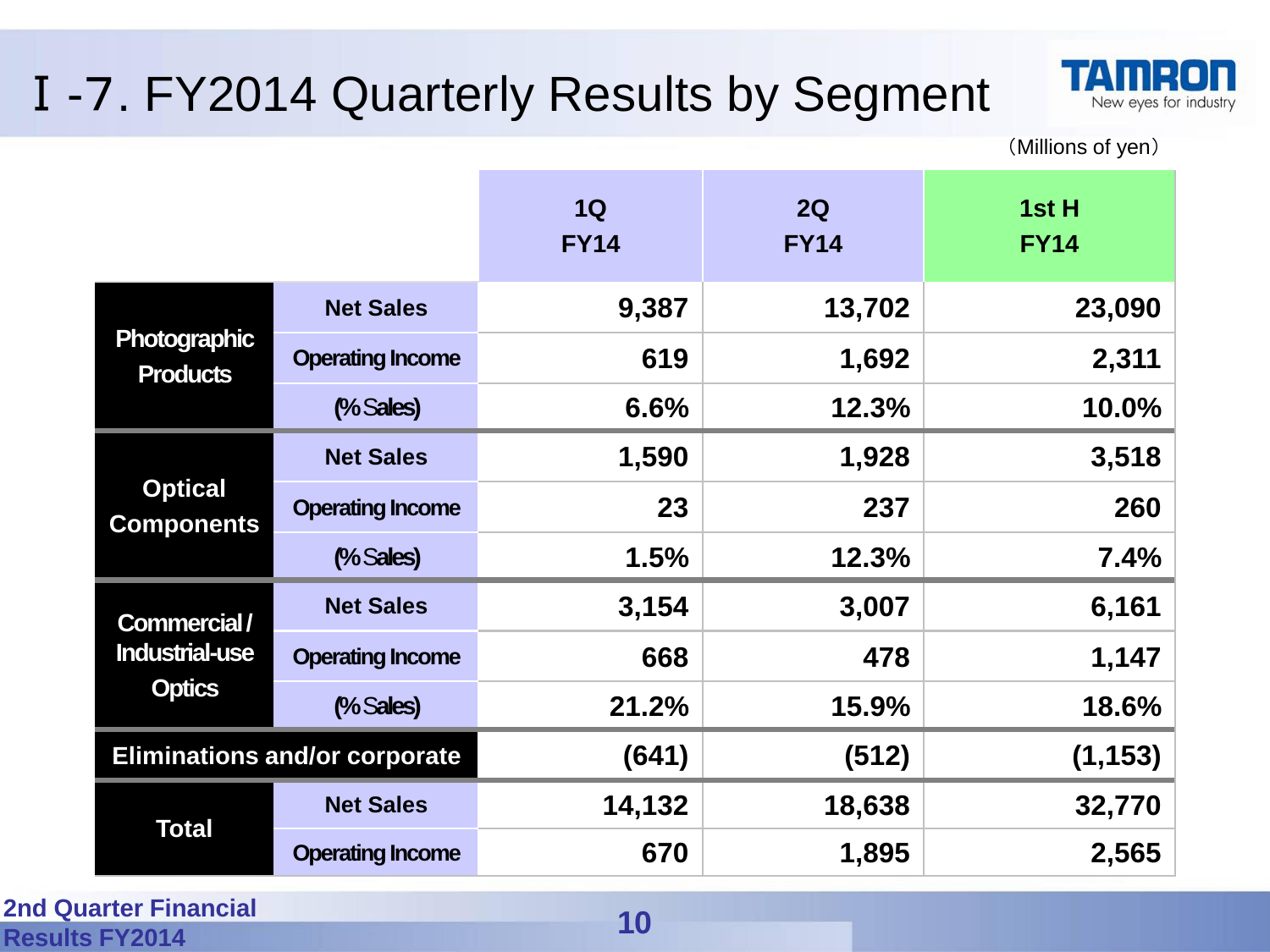

# Ⅱ.FY2014 Financial Forecast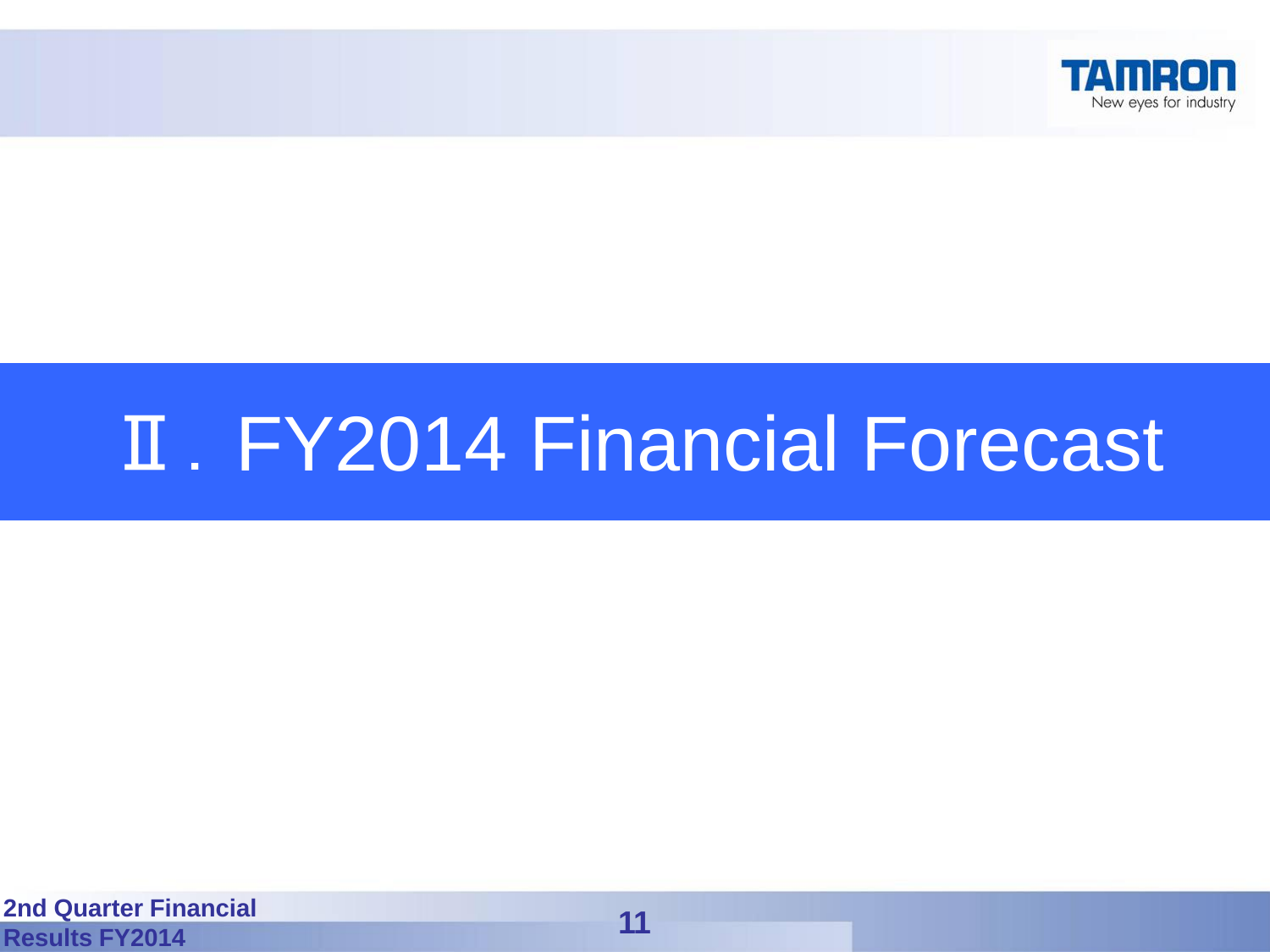#### Ⅱ-1. FY2014 Forecast



(Millions of yen)

|                                   | <b>FY13</b> | 1st H<br><b>FY14</b> | 2nd H<br>FY14*FCT | FY14*FCT |       | Change<br><b>vs. FY13</b> |
|-----------------------------------|-------------|----------------------|-------------------|----------|-------|---------------------------|
| <b>Net Sales</b>                  | 68,452      | 32,770               | 38,229            | 71,000   | 2,547 | 103.7%                    |
| <b>Operating</b><br><b>Income</b> | 5,233       | 2,565                | 3,234             | 5,800    | 566   | 110.8%                    |
| (% Sales)                         | 7.6%        | 7.8%                 | 8.5%              | 8.2%     | 0.6%  |                           |
| <b>Ordinary</b><br><b>Income</b>  | 5,196       | 2,638                | 2,961             | 5,600    | 403   | 107.8%                    |
| (% Sales)                         | 7.6%        | 8.1%                 | 7.7%              | 7.9%     | 0.3%  |                           |
| <b>Net Income</b>                 | 3,197       | 1,820                | 2,079             | 3,900    | 702   | 122.0%                    |

#### 【**FY2014 Forecast**】

- Original annual forecast of Feb. 2014 remains unchanged although the 1st half results ended with a slight upward swing.
- Exchange rate assumption in the 2nd half forecast for US dollars and Euro are ¥100 and ¥135, respectively unchanged from the initial forecast.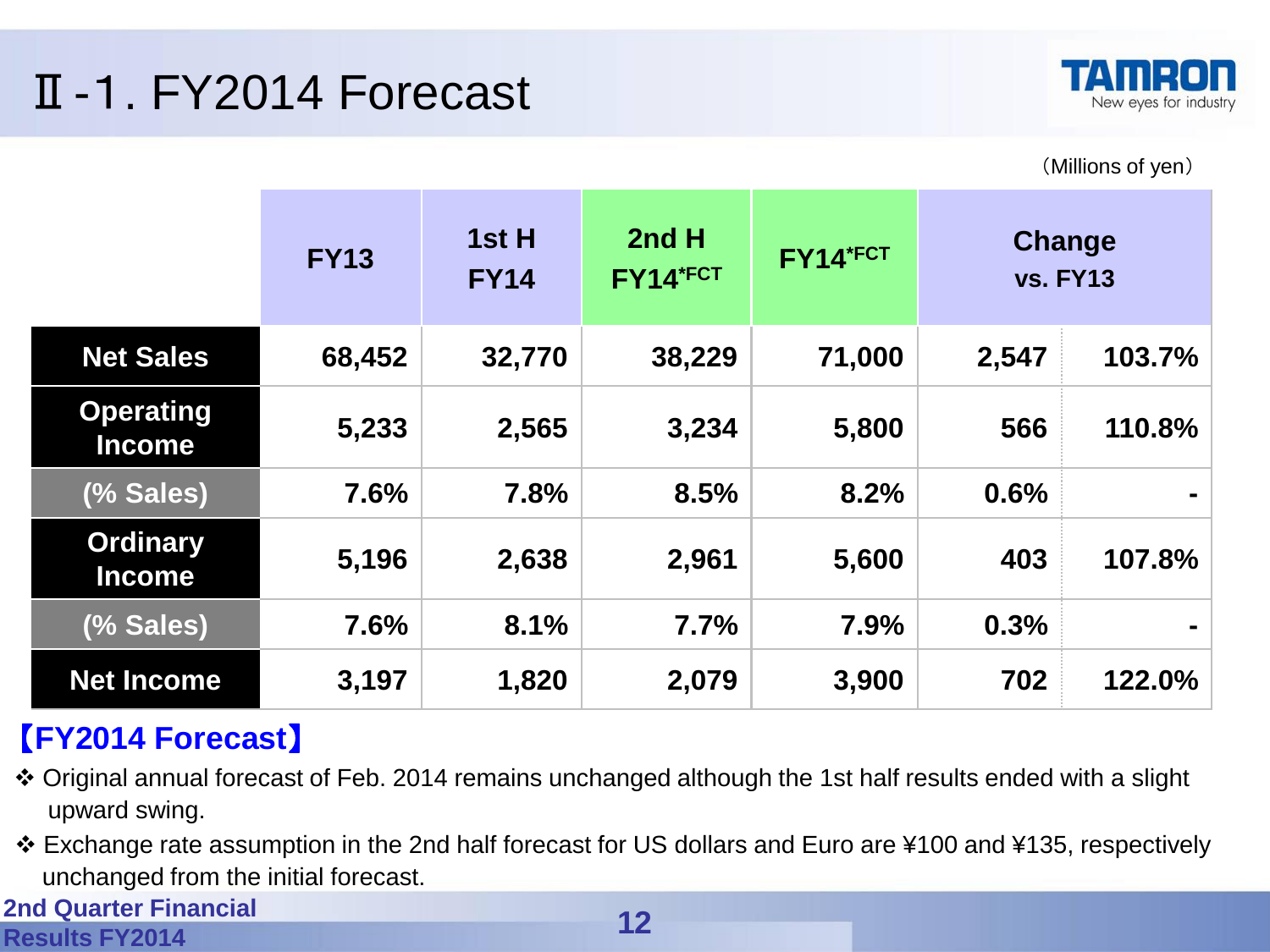#### Ⅱ-2. FY2014 Forecast (Sales / Operation Income)

New eyes for industry

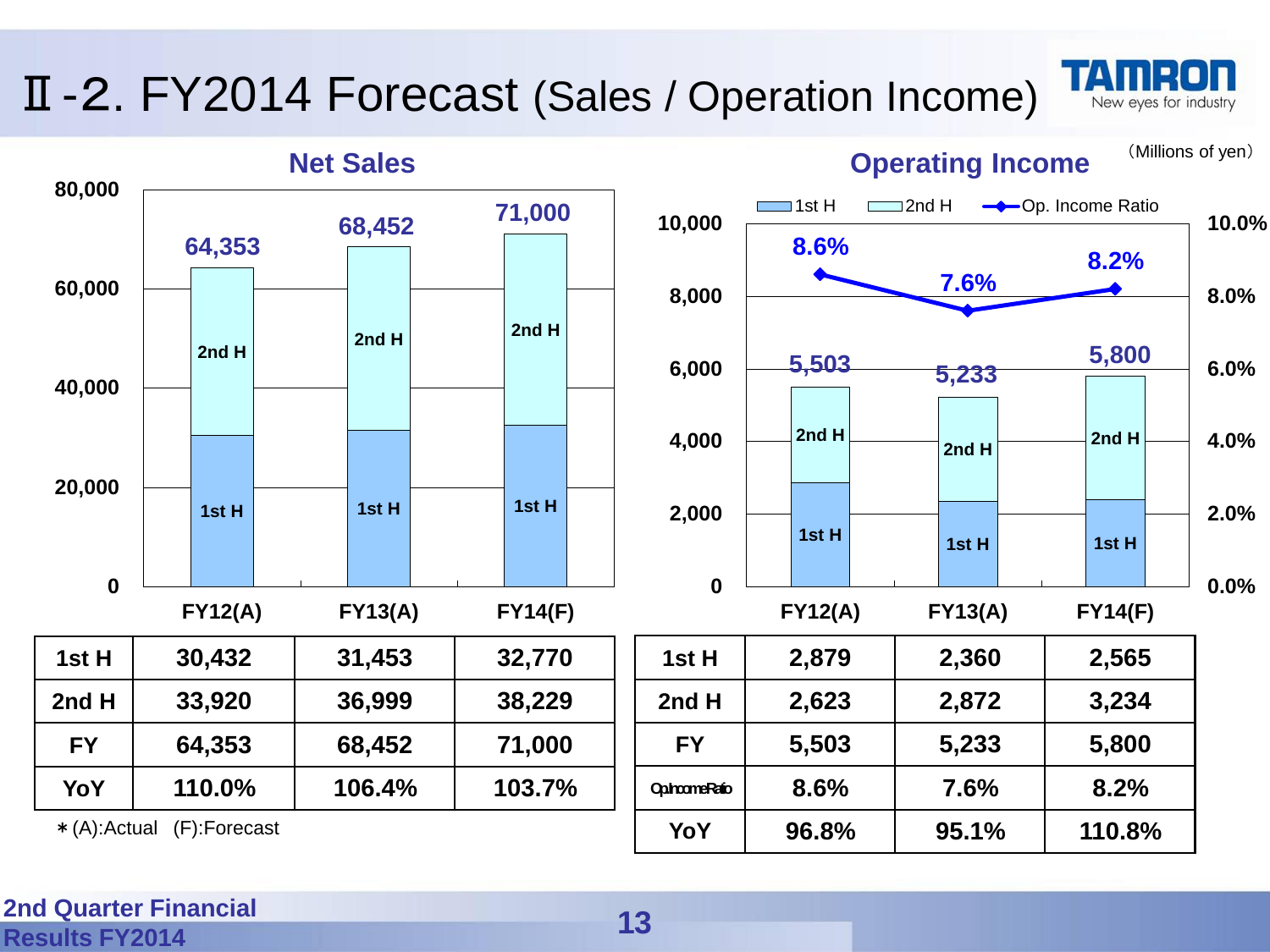## Ⅱ-3. FY2014 Forecast by Segment



(Millions of yen)

|                                        |                         | <b>FY13</b>                                             | <b>FY14</b><br><b>FY14</b><br><b>vs. FY13</b><br><b>Previous</b><br><b>Current</b> |         | Change    |         | <b>Change</b><br>vs. Previous Forecast |         |
|----------------------------------------|-------------------------|---------------------------------------------------------|------------------------------------------------------------------------------------|---------|-----------|---------|----------------------------------------|---------|
|                                        |                         | <b>Forecast</b><br><b>Forecast</b><br>(b)<br>(c)<br>(a) |                                                                                    |         | $(c)-(a)$ | (c)/(a) | $(c)-(b)$                              | (c)/(b) |
|                                        | <b>Net Sales</b>        | 48,492                                                  | 51,500                                                                             | 52,500  | 4,007     | 108.3%  | 1,000                                  | 101.9%  |
| <b>Photographic</b><br><b>Products</b> | <b>Operating Income</b> | 4,280                                                   | 5,400                                                                              | 5,900   | 1,619     | 137.8%  | 500                                    | 109.3%  |
|                                        | %Sales)                 | 8.8%                                                    | 10.5%                                                                              | 11.2%   | 2.4%      |         | 0.7%                                   |         |
|                                        | <b>Net Sales</b>        | 7,629                                                   | 6,000                                                                              | 6,500   | (1, 129)  | 85.2%   | 500                                    | 108.3%  |
| <b>Optical</b><br><b>Components</b>    | <b>Operating Income</b> | 938                                                     | 300                                                                                | 500     | (438)     | 53.3%   | 200                                    | 166.7%  |
|                                        | %Sales)                 | 12.3%                                                   | 5.0%                                                                               | 7.7%    | $(4.6)\%$ |         | 2.7%                                   |         |
| Commercial/                            | <b>NetSales</b>         | 12,330                                                  | 13,500                                                                             | 12,000  | (330)     | 97.3%   | (1,500)                                | 88.9%   |
| hdustrial-use                          | <b>Operating Income</b> | 2,429                                                   | 2,800                                                                              | 2,100   | (329)     | 86.4%   | (700)                                  | 75.0%   |
| <b>Optics</b>                          | (%Sales)                | 19.7%                                                   | 20.7%                                                                              | 17.5%   | $(2.2)\%$ |         | (3.2)%                                 |         |
| Eliminations and/or corporate          |                         | (2, 415)                                                | (2,700)                                                                            | (2,700) | (284)     |         | $\mathbf 0$                            |         |
|                                        | <b>NetSales</b>         | 68,452                                                  | 71,000                                                                             | 71,000  | 2,547     | 103.7%  | $\mathbf 0$                            | 100.0%  |
| <b>Consolidated</b>                    | <b>Operating Income</b> | 5,233                                                   | 5,800                                                                              | 5,800   | 566       | 110.8%  | $\mathbf 0$                            | 100.0%  |

Reflecting 1st half results and current business circumstances intra segment sales and operating profits has been realigned although the annual forecast remains unchanged.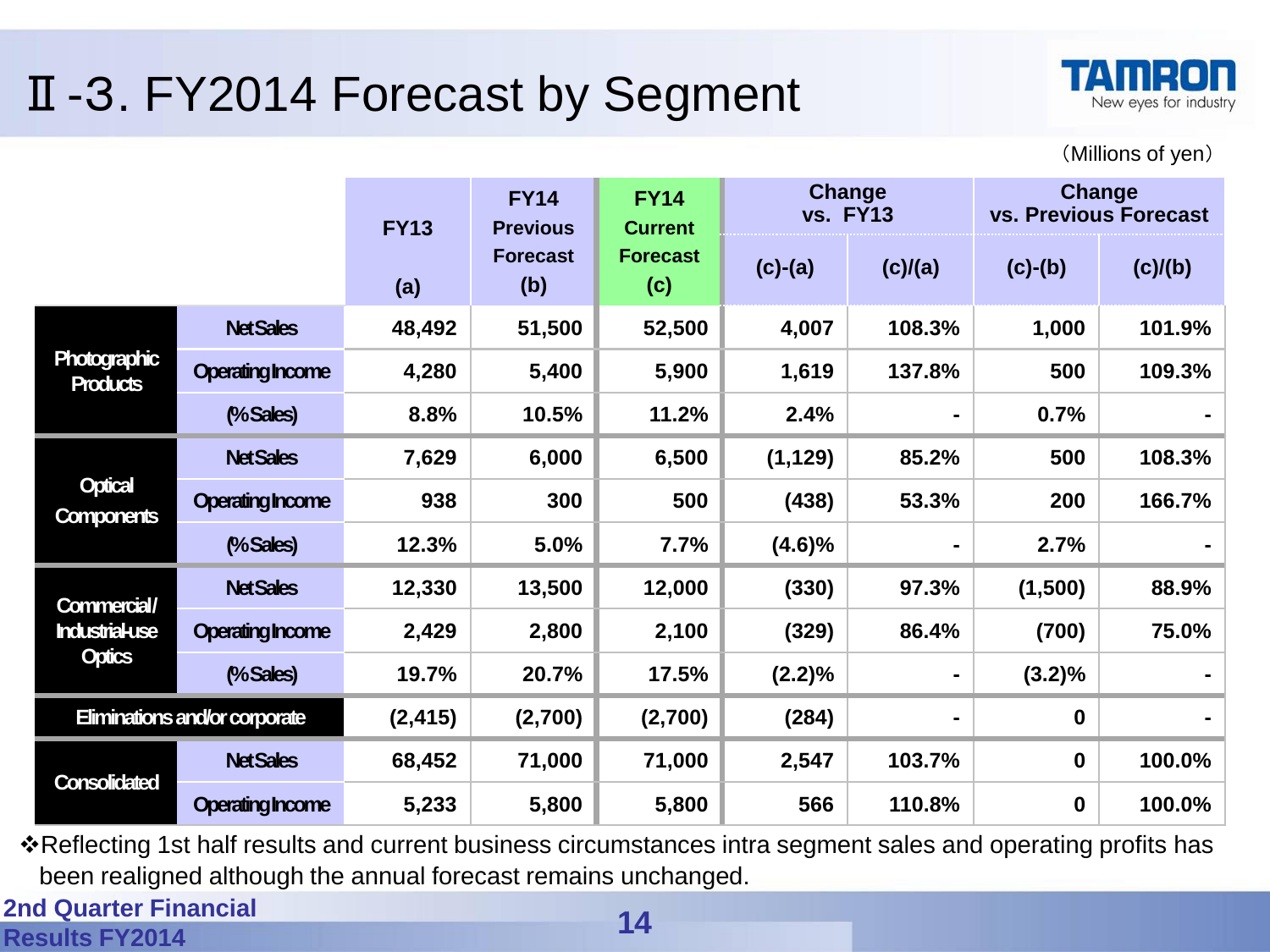#### Ⅱ-4. FY2014 Forecast by Segment 1) Photographic Products





(Millions of yen)

Both sales and operating profit are projected for an increase by virtue of promoting sales of new own-branded lenses.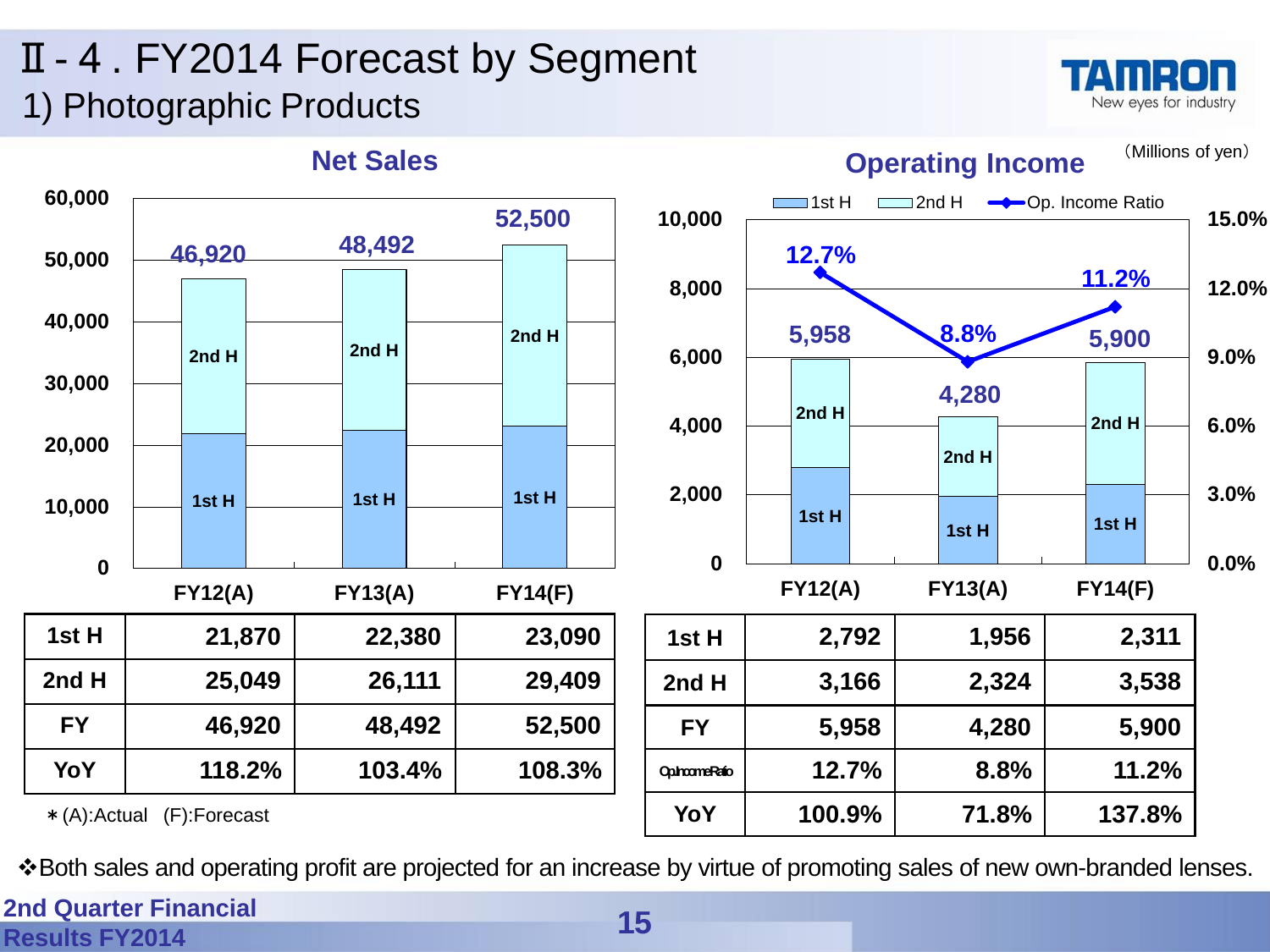#### Ⅱ-4. FY2014 Forecast by Segment 2) Optical Components





Both sales and operating profit are projected downward due to on-going decline of the pertinent market segment.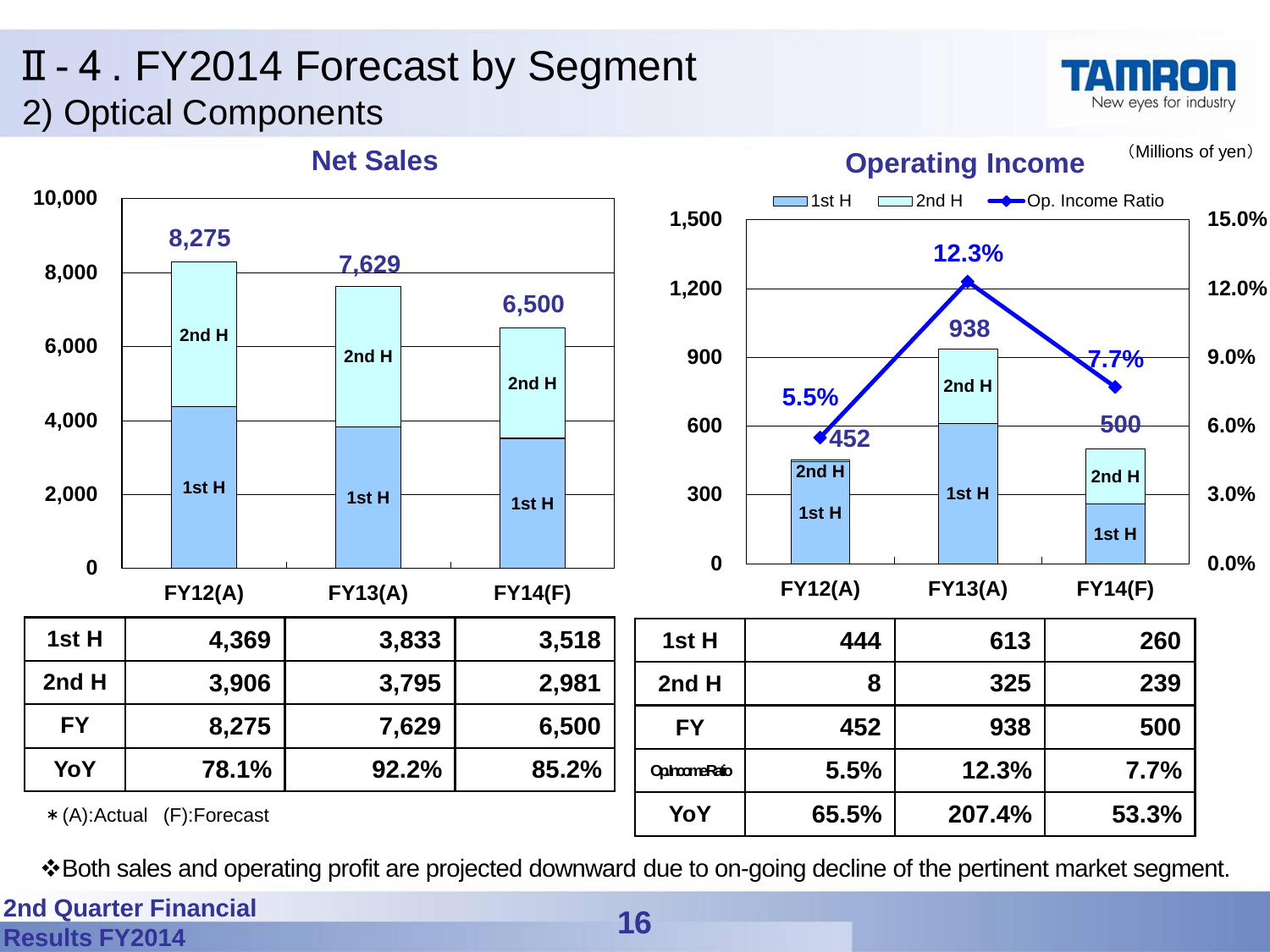#### Ⅱ-4. FY2014 Forecast by Segment 3) Commercial / Industrial-use Optics





Both sales and operating profit are projected for a negative growth affected by erosion of the market situation in China with growing competition.

**2nd Quarter Financial** 

**Results FY2014**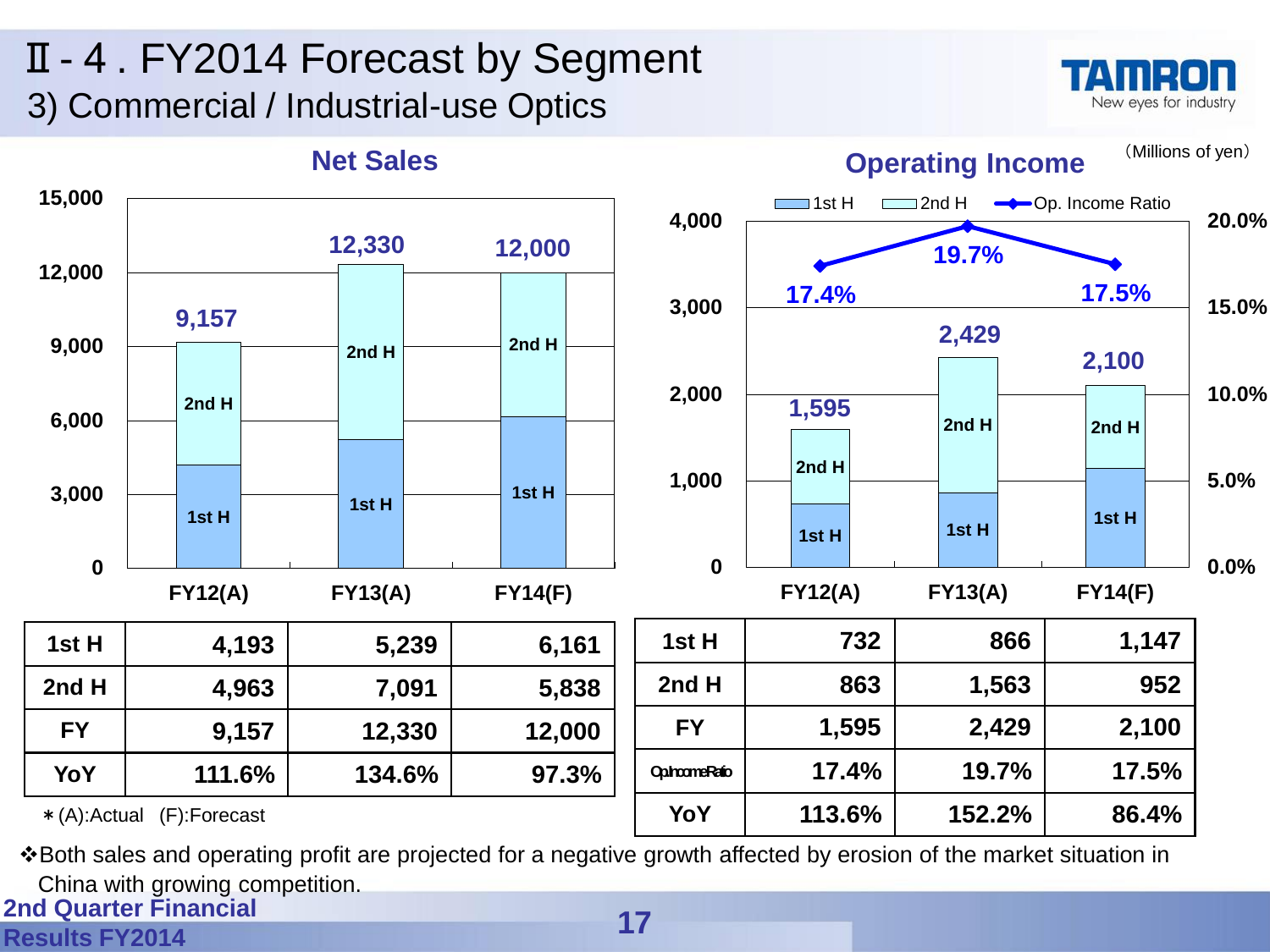

## Ⅲ.Financial Situation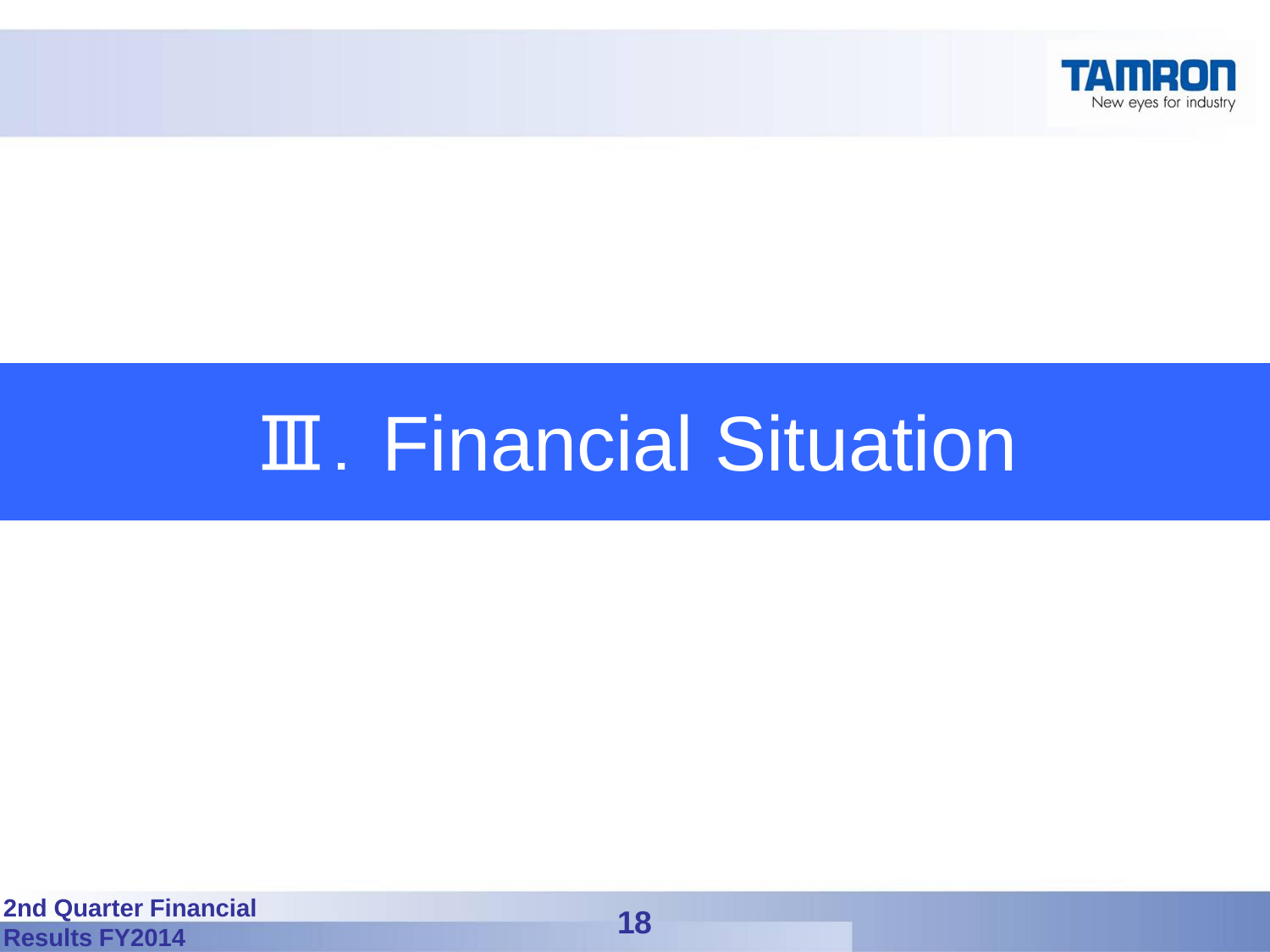## Ⅲ-1. Financial Summary



|                                                       | <b>Jun 30,</b><br>2013 | Dec 31,<br>2013 | <b>Jun 30.</b><br>2014 | Change<br>vs. Dec 31, 2013 | <b>Remarks</b>                                                |
|-------------------------------------------------------|------------------------|-----------------|------------------------|----------------------------|---------------------------------------------------------------|
| <b>Cash and Deposits</b>                              | 13,305                 | 14,297          | 16,947                 | 2,650                      | Mainly due to decrease in inventory                           |
| <b>Notes and Accounts</b><br><b>Receivable</b>        | 13,856                 | 14,898          | 14,164                 | (734)                      |                                                               |
| <b>Inventories</b>                                    | 12,278                 | 11,055          | 9,725                  | (1, 330)                   | Due to effort to reduce inventory                             |
| <b>Other Current Assets</b>                           | 1,576                  | 1,505           | 1,429                  | (76)                       |                                                               |
| <b>Total Non-Current</b><br><b>Assets</b>             | 21,131                 | 22,945          | 21,613                 | (1, 332)                   | Annual amortization and<br>optimization of capital investment |
| <b>Total Assets</b>                                   | 62,149                 | 64,704          | 63,880                 | (823)                      |                                                               |
| <b>Total Current</b><br><b>Liabilities</b>            | 13,860                 | 14,144          | 13,252                 | (891)                      | Mainly due to decrease in account<br>payables                 |
| <b>Total Non-Current Liabilities</b>                  | 4,259                  | 3,471           | 3,686                  | 214                        |                                                               |
| <b>Total Liabilities</b>                              | 18,120                 | 17,616          | 16,939                 | (676)                      |                                                               |
| <b>Total Net Assets</b>                               | 44,029                 | 47,087          | 46,941                 | (146)                      |                                                               |
| <b>Total Liabilities and</b><br><b>Net Assets</b>     | 62,149                 | 64,704          | 63,880                 | (823)                      |                                                               |
| <b>Ratio of Net Assets</b>                            | 70.8%                  | 72.8%           | 73.5%                  | 0.7%                       |                                                               |
| <b>2nd Quarter Financial</b><br><b>Results FY2014</b> |                        |                 | 19                     |                            |                                                               |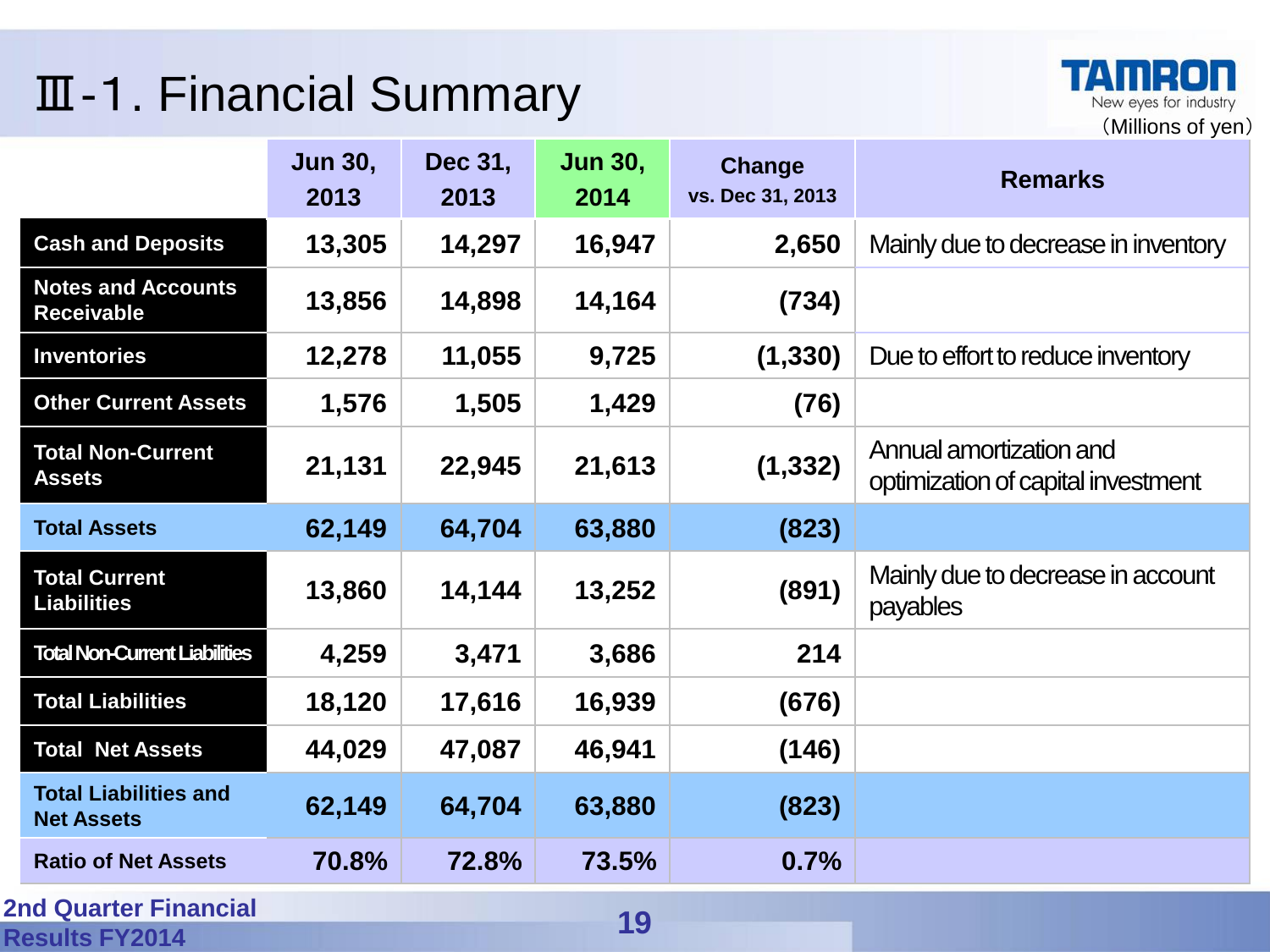## Ⅲ-2. Capital Investment & Depreciation



New eves for industry

\*(A):Actual (F):Forecast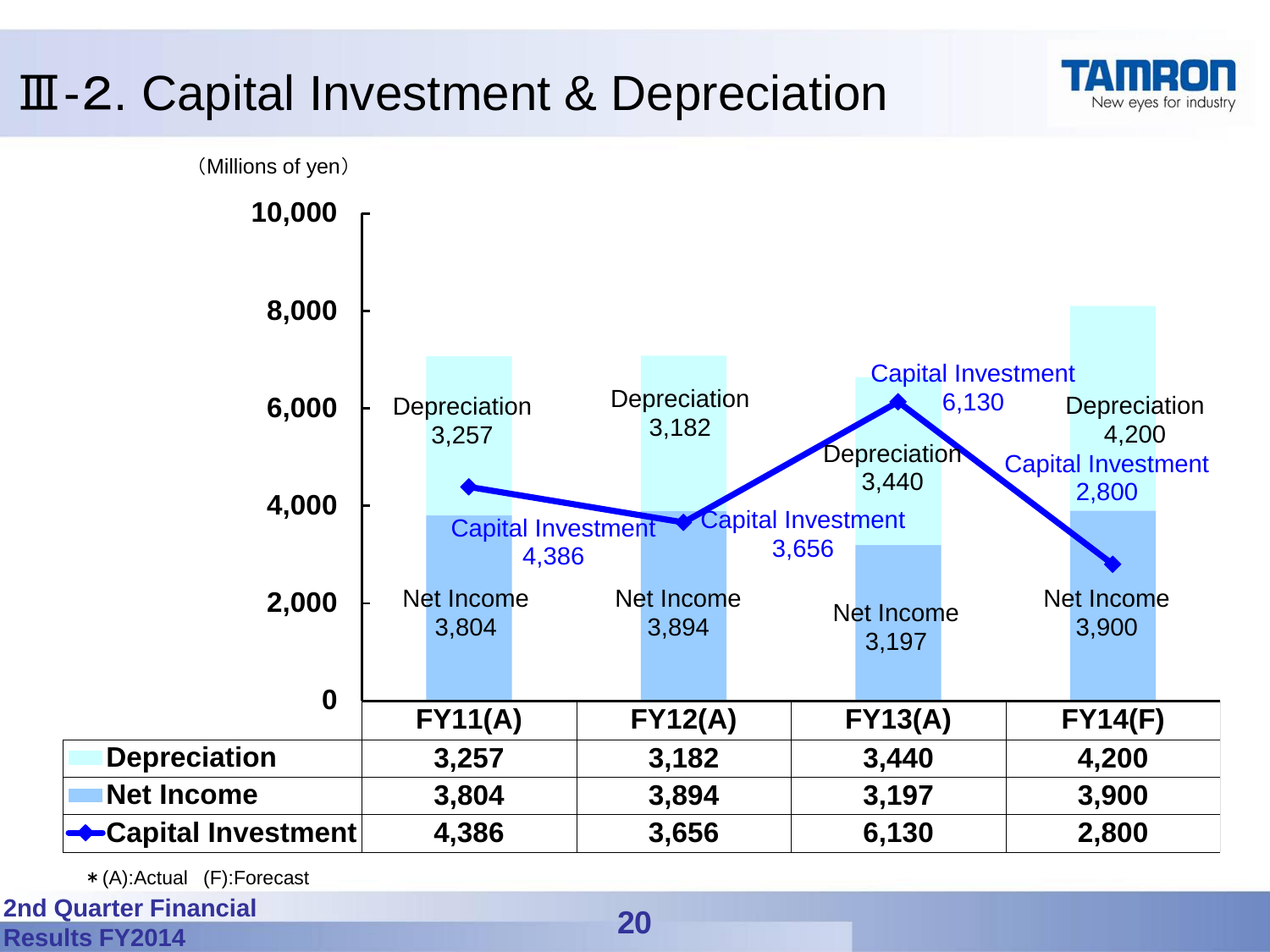## Ⅲ-3. Research & Development





**\*R&D cost/Net sales ratio** 

(A):Actual (F):Forecast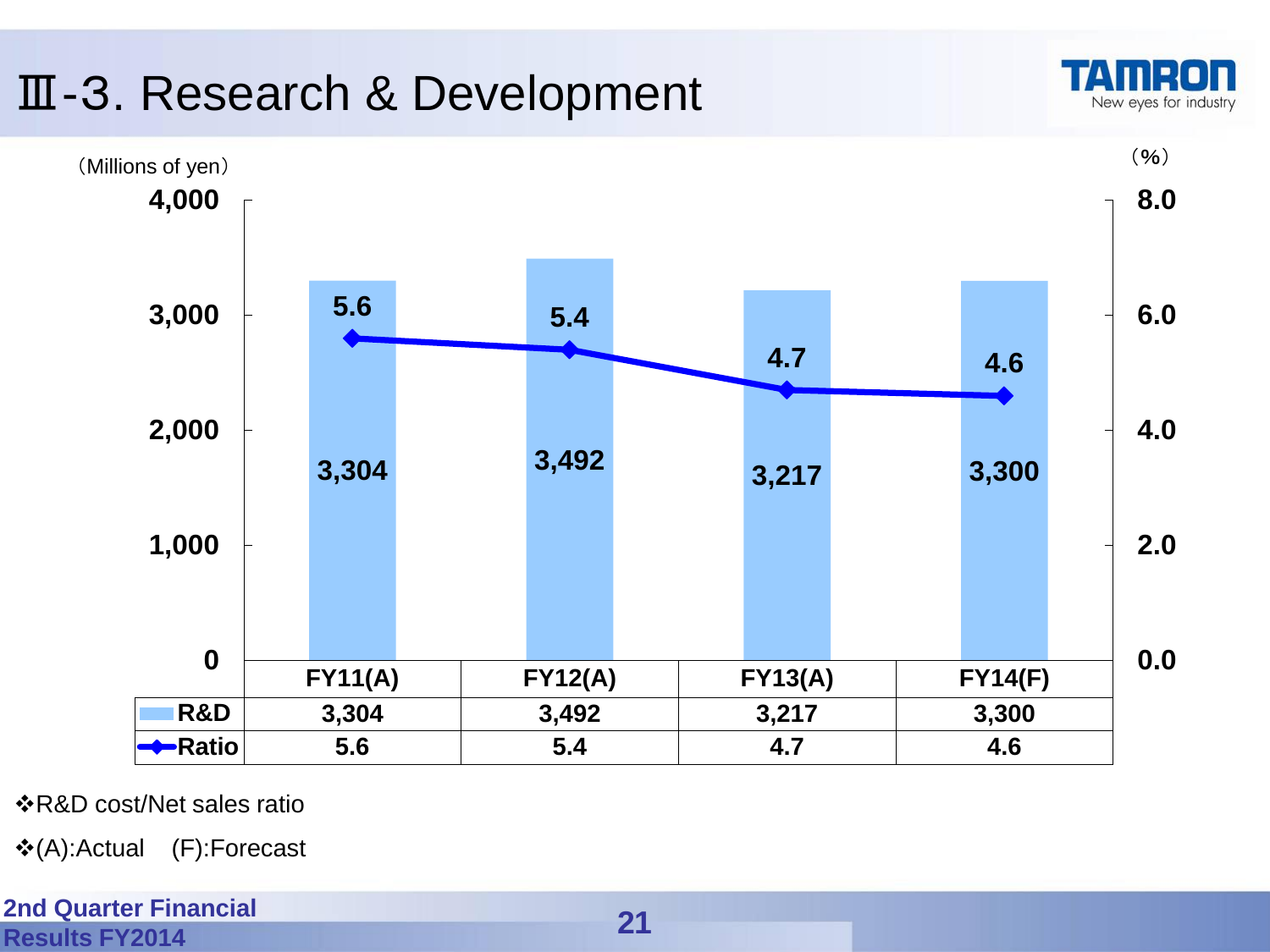## Ⅲ-4. Inventories / Liabilities with Interests





❖ Turnover ratio based on average monthly sales for last 6 months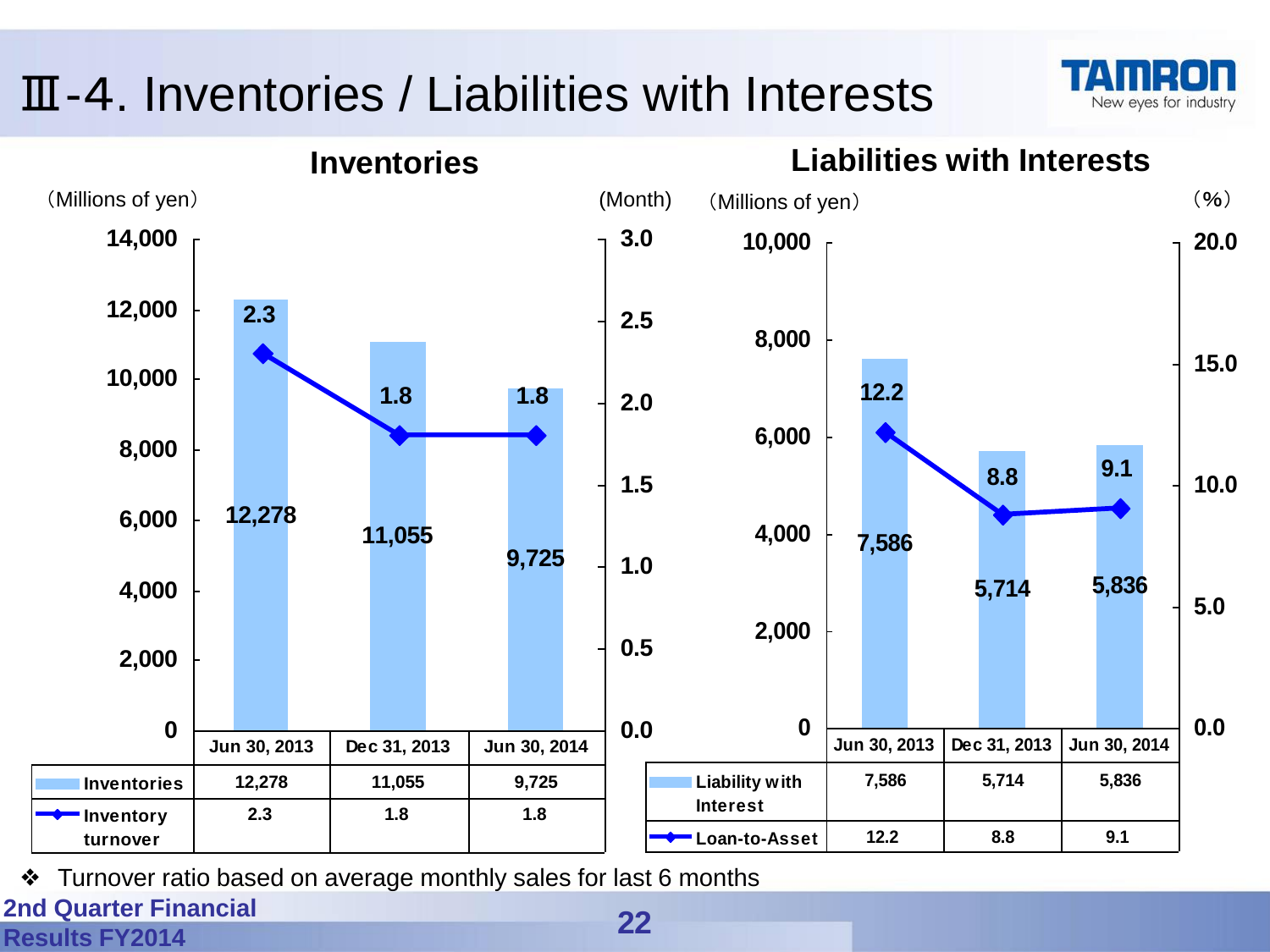## Ⅲ-5. Cash Flow Statement



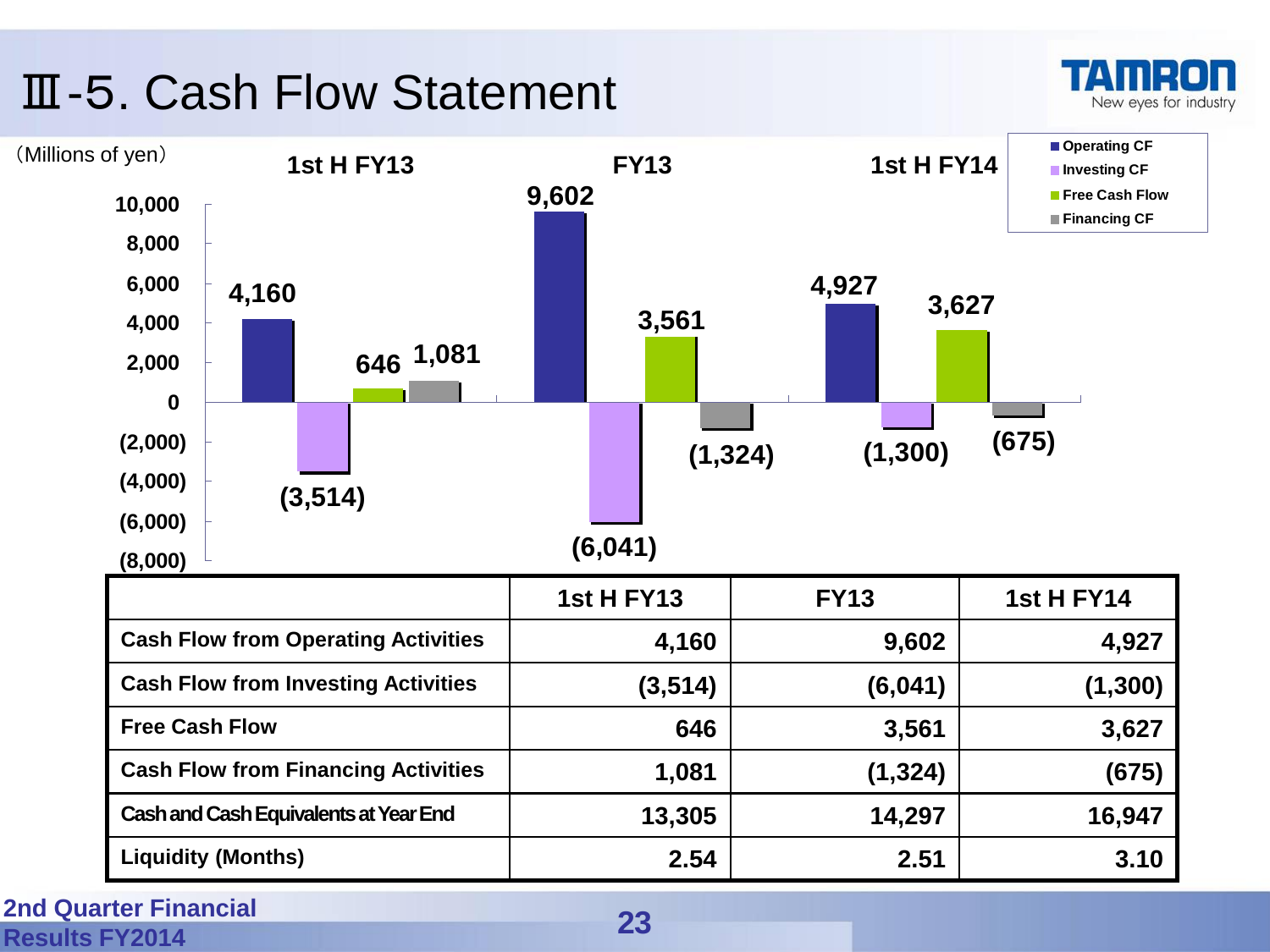## Ⅲ-6. Outlook for Cash Dividends



(Yen)

|                                                          | <b>FY11</b> | <b>FY12</b> | <b>FY13</b> | FY14*FCT |
|----------------------------------------------------------|-------------|-------------|-------------|----------|
| <b>Interim</b>                                           | 20.00       | 20.00       | 20.00       | 20.00    |
| <b>Year End</b>                                          | 30.00       | 30.00       | 30.00       | 30.00    |
| <b>Total</b>                                             | 50.00       | 50.00       | 50.00       | 50.00    |
| <b>Dividend Payout</b><br><b>Ratio</b><br>(Consolidated) | 36.1%       | 35.2%       | 42.9%       | 35.2%    |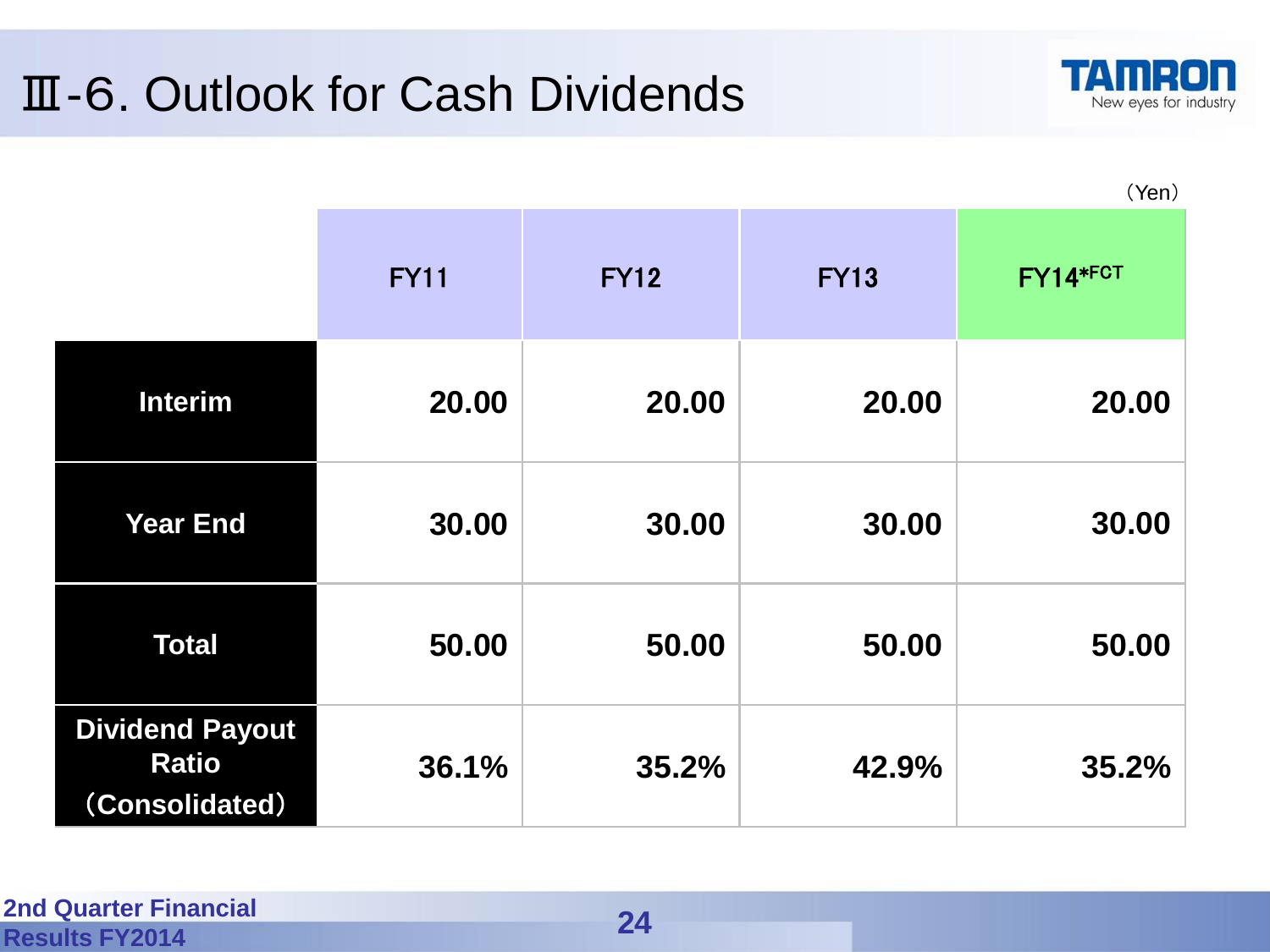#### Ⅲ-7. Referential Data 1)Key Performance Index





ROE=Net Income/Net assets (average for FY)

ROA=Ordinary Income/Total assets (average for FY)

(A):Actual (F):Forecast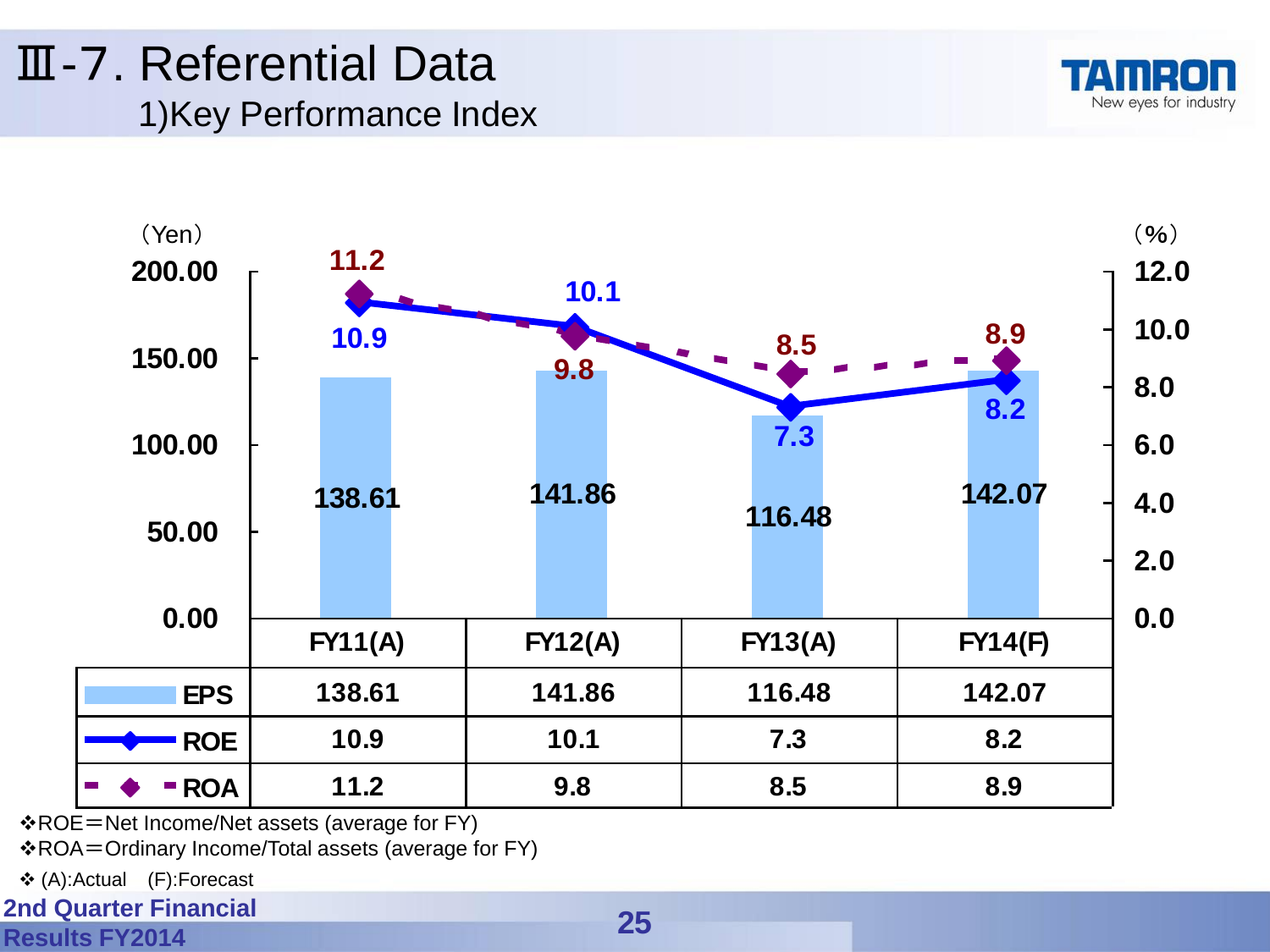## Ⅲ-7. Referential Data

2) Impact of Currency Rate Fluctuations



#### **1st Half FY2014**

|               | <b>Exchange rate</b><br>(Yen) |                   | <b>Effect</b><br>(Million yen) |                                   |
|---------------|-------------------------------|-------------------|--------------------------------|-----------------------------------|
|               | <b>1st H FY13</b>             | <b>1st H FY14</b> | <b>Net Sales</b>               | <b>Operating</b><br><b>Income</b> |
| <b>USD</b>    | 95.73                         | 102.46            | $+1,250$                       | ±0                                |
| <b>EURO</b>   | 125.65                        | 140.44            | +650                           | $+500$                            |
| <b>Others</b> |                               | $\blacksquare$    | $+200$                         | ±0                                |
| <b>Total</b>  | $\blacksquare$                | -                 | $+2,100$                       | $+500$                            |

**(Impact on FY2013 Actual performance)**

#### **2nd Half FY2014 Forecast**

|             | <b>Exchange rate</b><br>(Yen) | One yen change impact<br>(Million yen) |                         |
|-------------|-------------------------------|----------------------------------------|-------------------------|
|             | <b>2nd H FY14</b>             | <b>Net Sales</b>                       | <b>Operating Income</b> |
| <b>USD</b>  | 100.00                        | $+200$                                 | $\pm 0$                 |
| <b>EURO</b> | 135.00                        | $+60$                                  | $+50$                   |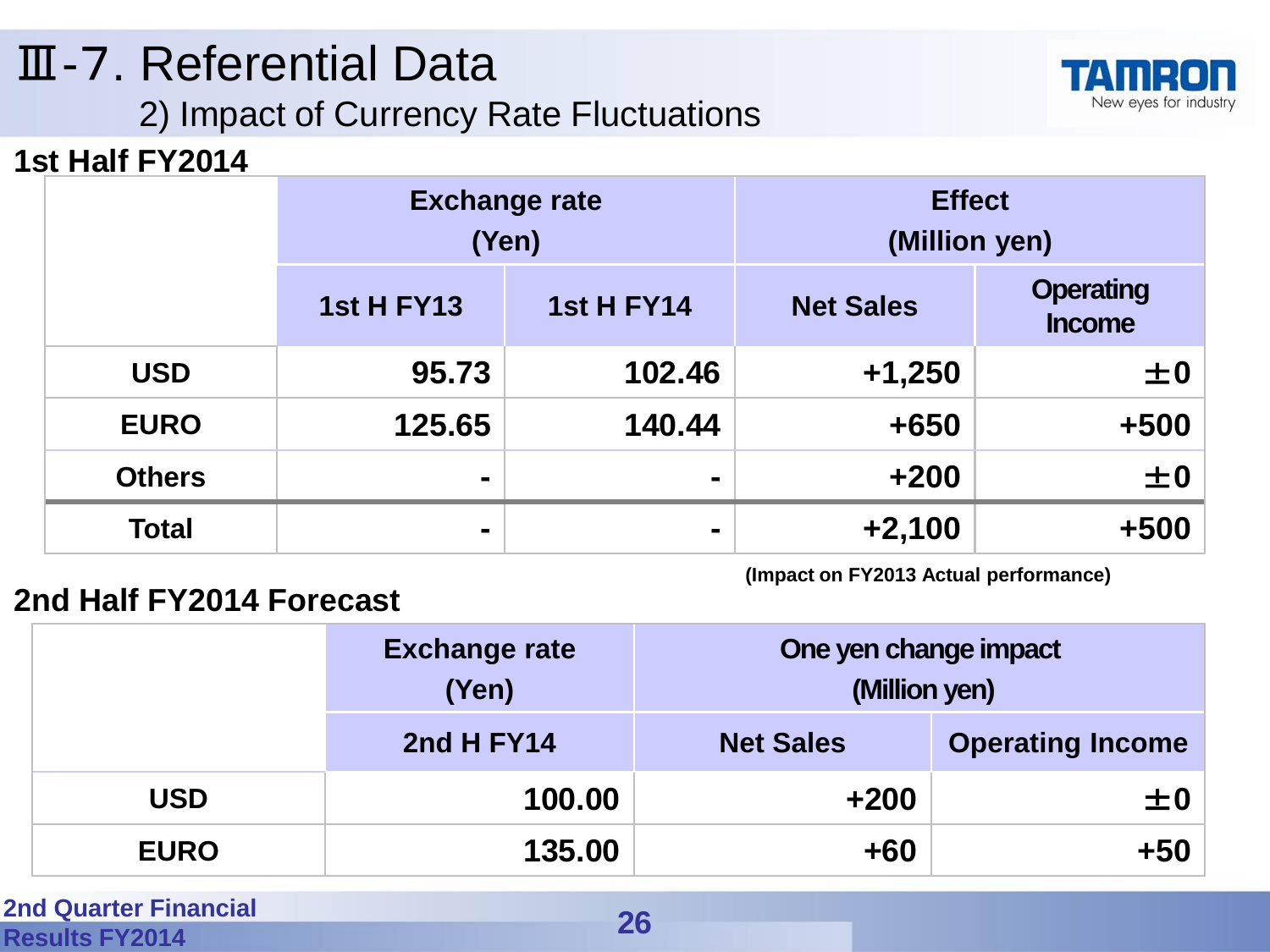

## Ⅳ.Mid-Term Strategy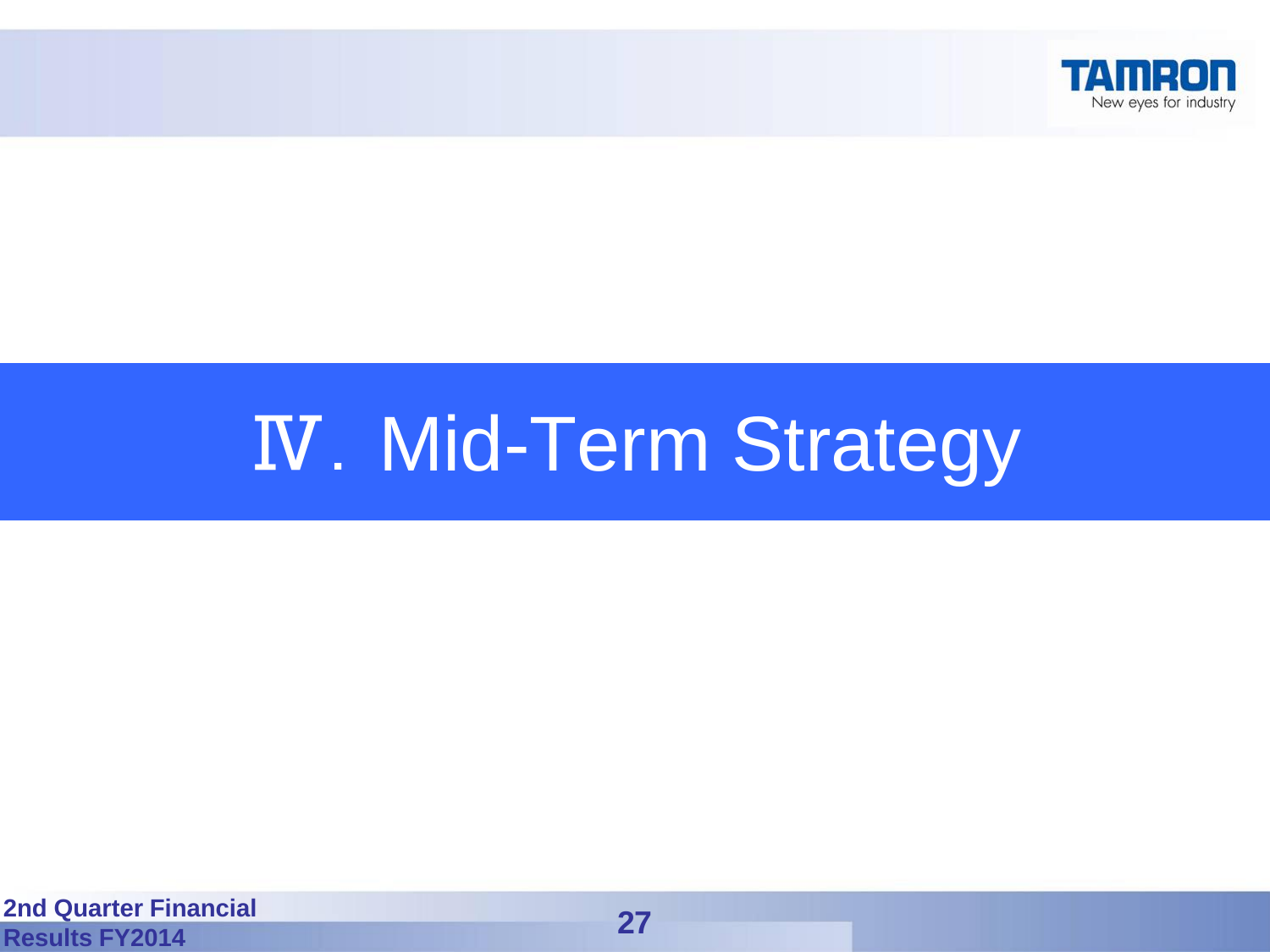

#### Ⅳ-1. Corporate Tagline

# **New eyes for industry**

Ⅳ‐2. Mid-Term Management Goals for FY2016

## **Net Sales**:**¥90.0 billion Operating Income**:**¥8.5 billion**

(Operating Income Ratio 9.4%)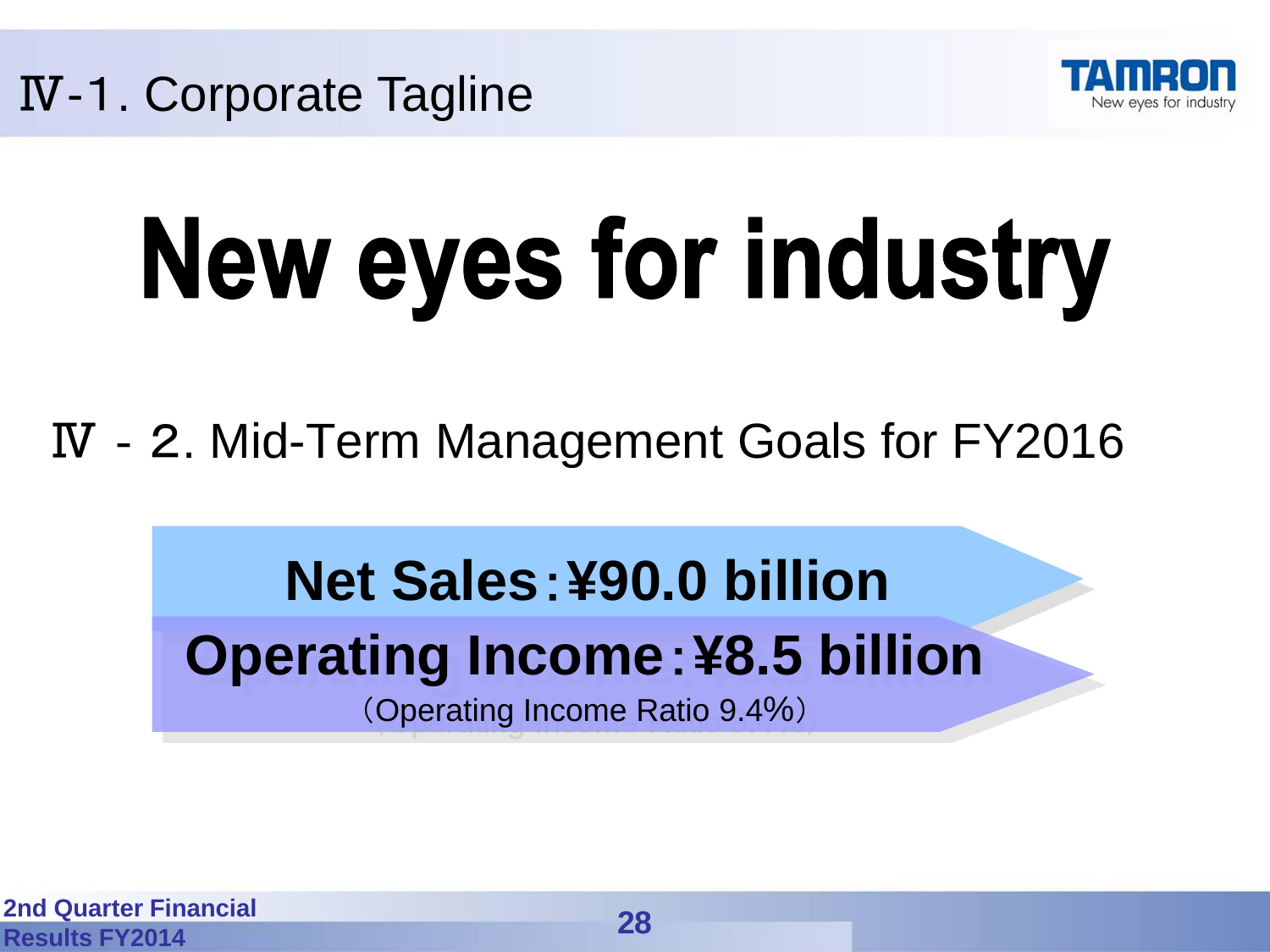#### Ⅳ-3. Strategy Towards FY2016 by Segment





**Results FY2014**

**29**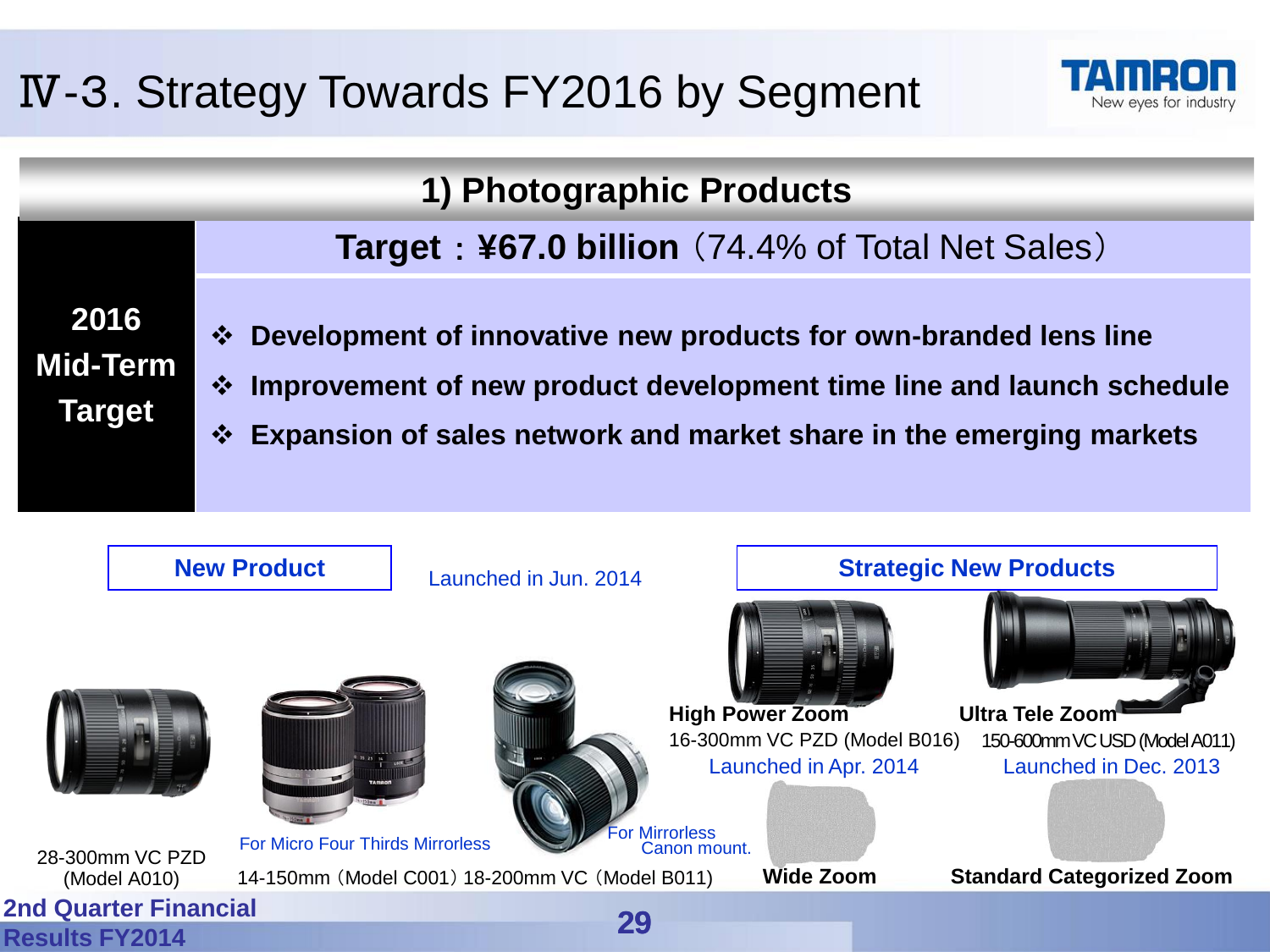#### Ⅳ-3. Strategy Towards FY2016 by Segment



|                                          | <b>2) Optical Components</b>                                                                                                                                                                                                                                                                        |
|------------------------------------------|-----------------------------------------------------------------------------------------------------------------------------------------------------------------------------------------------------------------------------------------------------------------------------------------------------|
|                                          | <b>Target: 3.5 billion yen</b> (3.9% of Total Net Sales)                                                                                                                                                                                                                                            |
| 2016<br><b>Mid-Term</b><br><b>Target</b> | ❖ Focus on higher value-added products to avoid getting involved in price<br>competition and to secure profits.<br>❖ Achieving better cost efficiency for LWIR (Long-Wave Infra Red) lenses to<br>develop business opportunities<br>$\rightarrow$ Joint development with major camera manufacturers |



**2nd Quarter Financial Results FY2014 Digital still camera lenses, Camcorder lenses Cameras Conservation Cameras Cameras Cameras** 



**Original zoom lens** 



**Lenses for Long Wavelength** 

**30**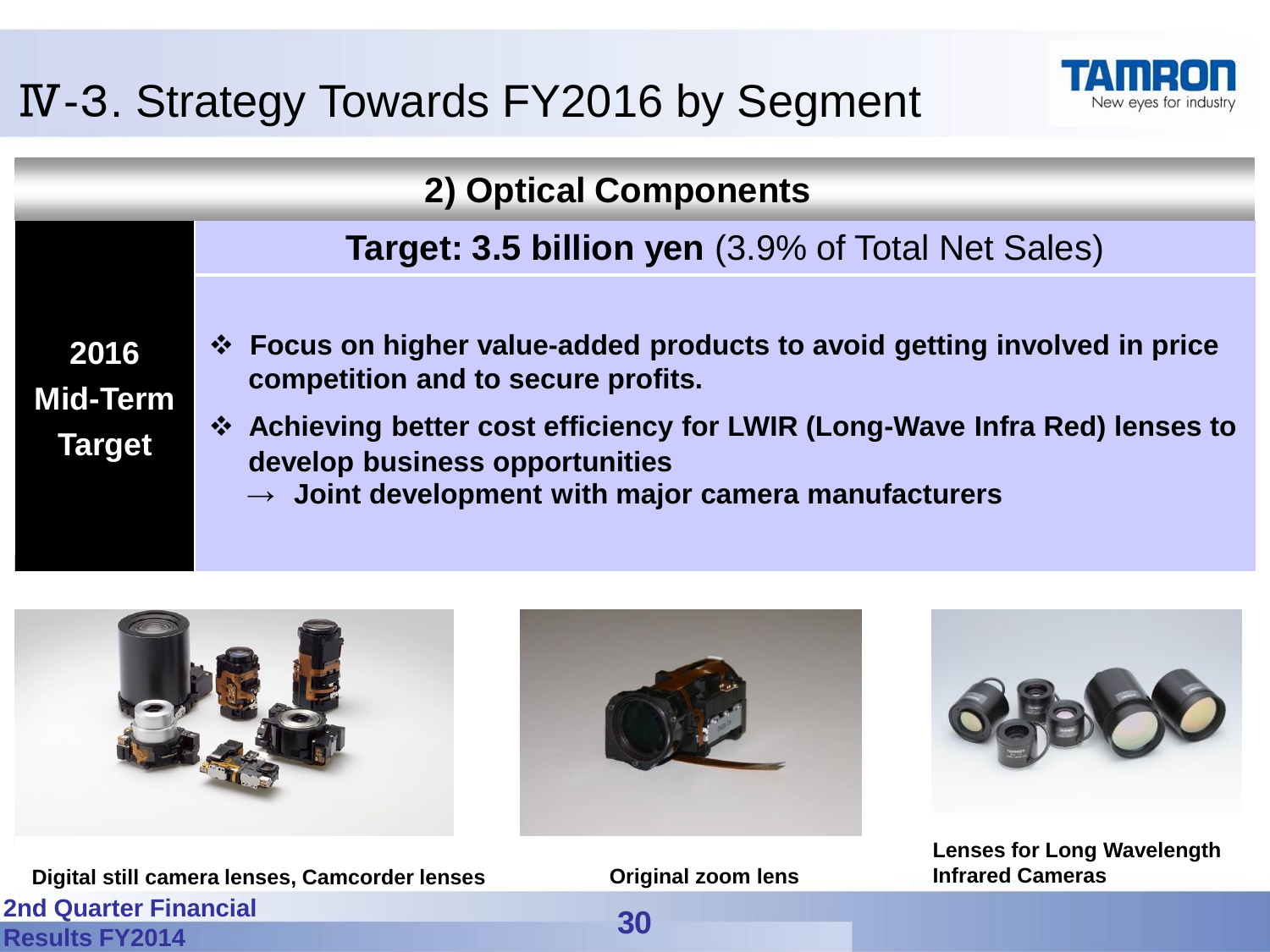#### Ⅳ-3. Strategy Towards FY2016 by Segment



|                  | 3) Commercial / Industrial-use Optics                                                                         |
|------------------|---------------------------------------------------------------------------------------------------------------|
|                  | <b>Target: 19.5 billion yen</b> (21.7% of Total Net Sales)                                                    |
|                  | ❖ Strengthened development of security surveillance camera lenses and<br>expansion in global sales network    |
| 2016<br>Mid-Term | ❖ Facilitating new business development by collaborative relationship<br>management with third-party partners |
| Target           | ❖ Continued development of automotive camera lens business                                                    |
|                  | ❖ Commercialization of lenses for video conference systems and traffic<br>surveillance cameras etc.           |
|                  | ❖ Re-streaming R&D activities better tuned for the Chinese market environment                                 |



**"Flat-Field Mega Pixel Lens Series"**



**30x Zoom Lens for Board Cameras 4.3-129mm F/1.6** (**Model DF019**)



**lens** 



**Traffic surveillance Automotive camera lenses**

**2nd Quarter Financial Results FY2014**

**31**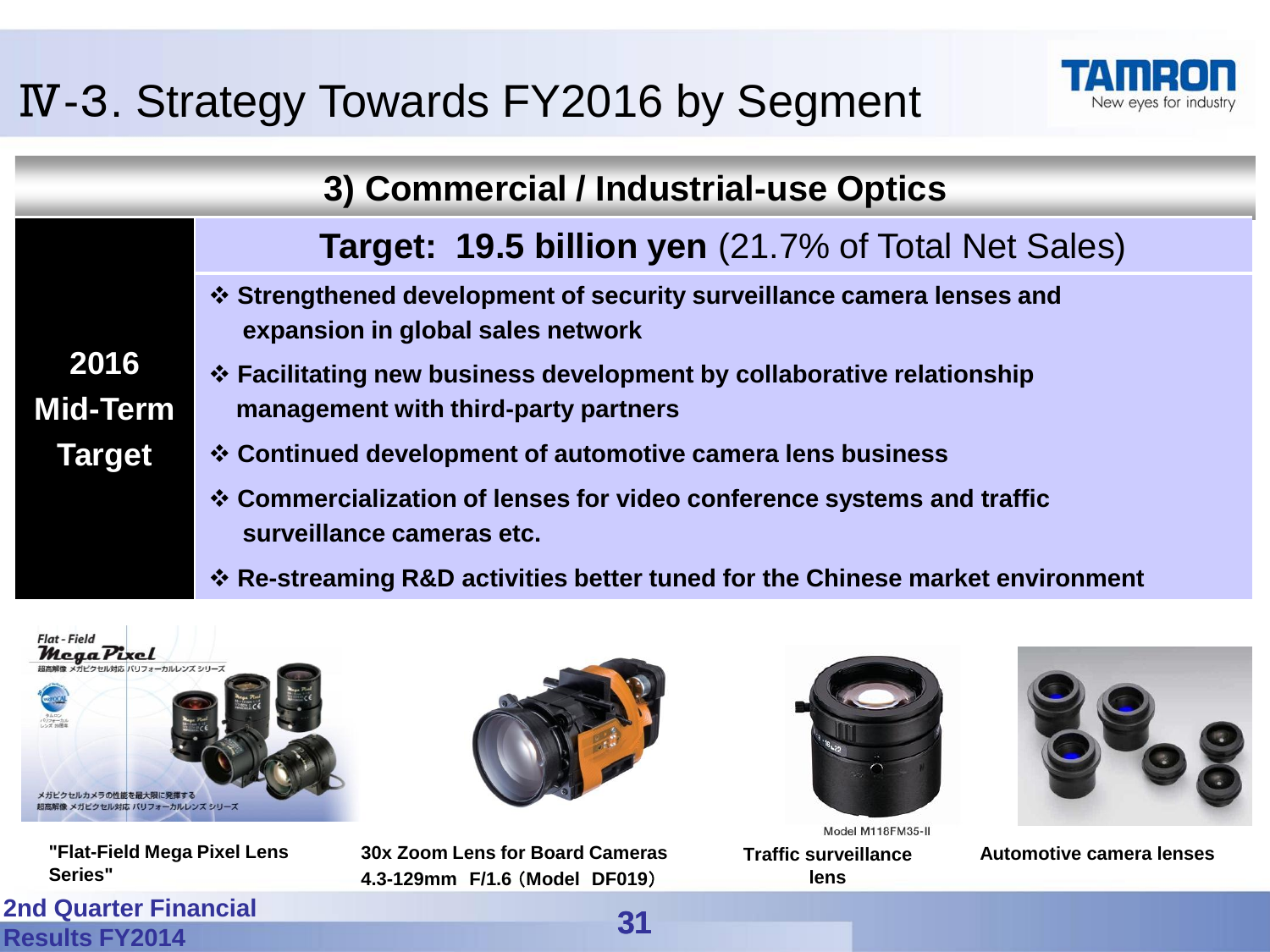## Ⅳ-4. Enhanced Production System



#### Vietnam-Started operation in July, 2013



| <b>Category</b>                                          | <b>Current situation</b>                                                                                     |  |
|----------------------------------------------------------|--------------------------------------------------------------------------------------------------------------|--|
| Number of<br><b>Employee</b>                             | 200 (July, 2013) $\Rightarrow$ 796 (August, 2014)                                                            |  |
| Processing                                               | <b>Lens Element, Metal, Assembly</b>                                                                         |  |
| <b>Production</b><br>Capacity<br><b>Production Model</b> | Interchangeable DSLR lenses,<br><b>Security/ Surveillance camera lenses</b><br>(starting 2nd half this year) |  |

Lens Element Processing **Metal Processing Community Assembly Lines**